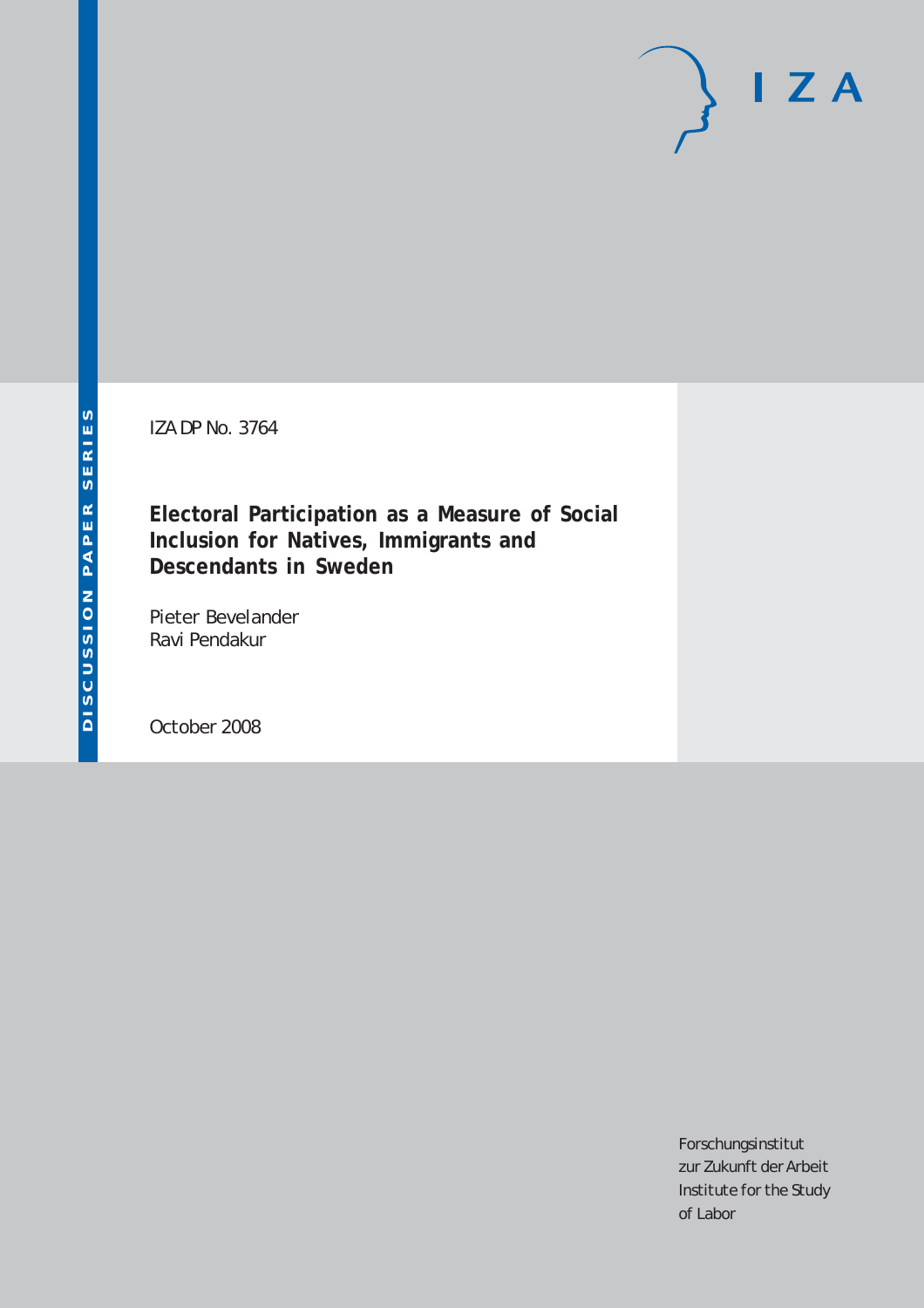# **Electoral Participation as a Measure of Social Inclusion for Natives, Immigrants and Descendants in Sweden**

### **Pieter Bevelander**

*Malmö University, MIM and IZA* 

### **Ravi Pendakur**

*University of Ottawa* 

Discussion Paper No. 3764 October 2008

IZA

P.O. Box 7240 53072 Bonn Germany

Phone: +49-228-3894-0 Fax: +49-228-3894-180 E-mail: [iza@iza.org](mailto:iza@iza.org)

Any opinions expressed here are those of the author(s) and not those of IZA. Research published in this series may include views on policy, but the institute itself takes no institutional policy positions.

The Institute for the Study of Labor (IZA) in Bonn is a local and virtual international research center and a place of communication between science, politics and business. IZA is an independent nonprofit organization supported by Deutsche Post World Net. The center is associated with the University of Bonn and offers a stimulating research environment through its international network, workshops and conferences, data service, project support, research visits and doctoral program. IZA engages in (i) original and internationally competitive research in all fields of labor economics, (ii) development of policy concepts, and (iii) dissemination of research results and concepts to the interested public.

IZA Discussion Papers often represent preliminary work and are circulated to encourage discussion. Citation of such a paper should account for its provisional character. A revised version may be available directly from the author.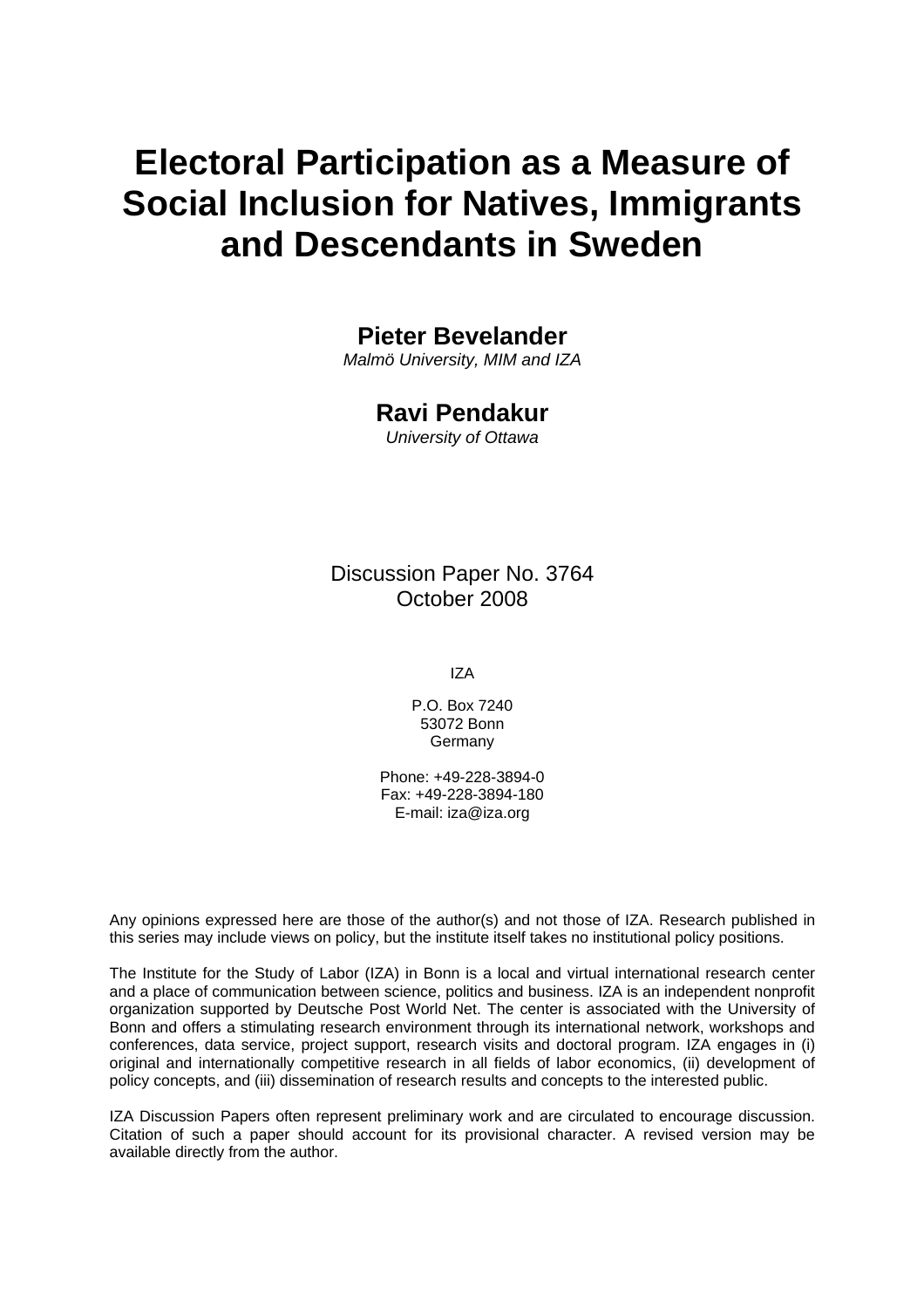IZA Discussion Paper No. 3764 October 2008

# **ABSTRACT**

### **Electoral Participation as a Measure of Social Inclusion for Natives, Immigrants and Descendants in Sweden[\\*](#page-2-0)**

Three decades ago, Sweden extended municipal and county voting privileges to non-citizen residents arguing that it would increase political influence, interest and self-esteem among foreign citizens. Three decades later, electoral participation on the part of immigrants is perceived as being substantially lower than for native born citizens and questions have arisen regarding the degree to which this may be symptomatic of a larger integration issue. The aim of this paper is to explore the determinants of voting within the context of social inclusion by comparing immigrants, their descendants and native citizens in Sweden while controlling for a range of socio-economic, demographic characteristics and contextual factors. We use two unique sets of data to conduct our research. The 2006 Electoral Participation Survey contains information on individual electoral participation in national, county and municipal elections. We match this information to registry data from Statistics Sweden which contains socio-demographic information for every Swedish resident. From these two sources, we are able to create a database which matches voting behaviour to individual characteristics for more than 70,000 residents of whom almost 13,000 are not citizens. We find that after controlling for demographic, socio-economic and contextual characteristics, acquisition of citizenship makes a real difference to the odds of voting and is therefore, a likely and powerful indicator of social inclusion. Immigrants who obtain citizenship are far more likely to vote than those who do not. Arguably, some of this may be attributed to the number of years of residency in the country. However, even non-citizens born in Sweden have substantially lower odds of voting. Country of birth also makes a difference. Immigrants from the Americas and those born in Sweden with immigrant parents are more likely to vote than immigrants from other countries. Somewhat surprisingly, age at immigration does not make a substantial difference to the odds of voting.

JEL Classification: D72, J15, J61

Keywords: political participation, immigrants, descendants, electoral participation, human capital, citizenship, social inclusion

Corresponding author:

 $\overline{a}$ 

Pieter Bevelander IMER, Malmö University 205 06 Malmö Sweden E-mail: [Pieter.bevelander@mah.se](mailto:Pieter.bevelander@mah.se)

<span id="page-2-0"></span><sup>\*</sup> We wish to thank Patrick Fafard, Jhoanna Gonzales and Richard Öhrvall for their comments and suggestions.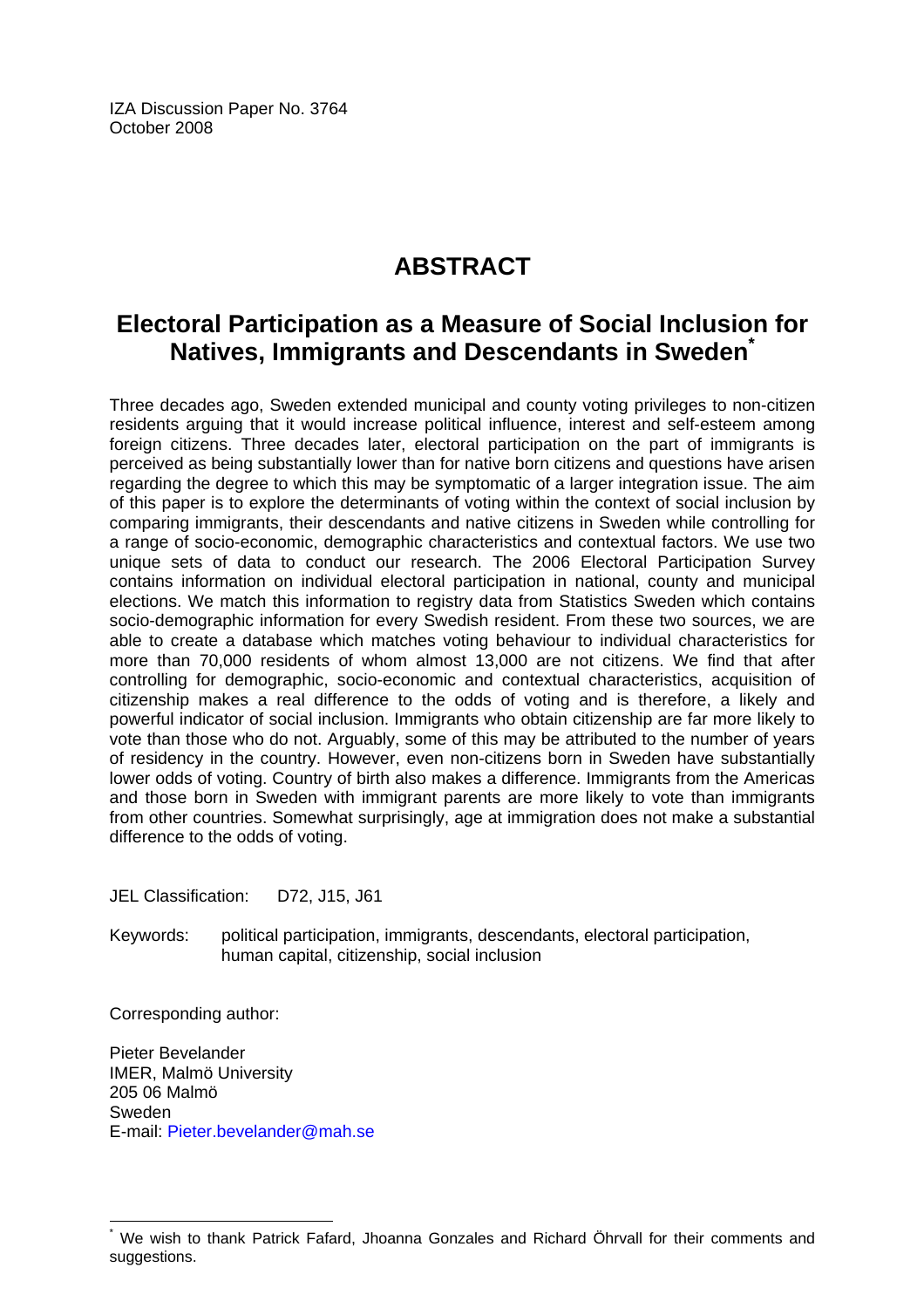#### **Introduction**

1

Voting in free elections is often viewed as the most basic and important form of political participation. As such, the level of participation can be seen as an indicator of how well democracy is faring. On this yardstick, electoral participation in Sweden is high compared to other democratic countries. Four fifths of eligible voters exercised their franchise in the 2006 national, county and local elections.<sup>[3](#page-3-0)</sup>

Immigration to Sweden over the last 50 years has been substantial. In 2006, 13 percent of the population, or about 1.2 million individuals residing in the country were born abroad. There are an additional 300,000 people born in Sweden who are the children of immigrants (about 4% of the population). Sweden was one of the first countries to extend local and county voting rights to immigrants with resident status, arguing that it would increase political influence, interest and self-esteem among foreign citizens. Three decades later, electoral participation on the part of immigrants has been shown to be substantially lower than for native citizens (see Öhrvall, 2006). To our minds, this could be evidence of a larger social inclusion issue. Thus, the aim of this paper is to explore the act of voting as a measure of social inclusion by comparing voting probabilities of immigrants, their descendants and native citizens in Sweden after controlling for a range of contextual, socio-economic and demographic characteristics.

We find that after controlling for demographic, socio-economic and contextual characteristics, acquisition of citizenship makes a real difference to the odds of voting. Immigrants who naturalise are far more likely to vote than those who do not. Country of birth also makes a difference. Immigrants from the Americas and those born in Sweden with immigrant parents are more likely to vote than immigrants from other countries. Somewhat surprisingly, age at immigration does not make a substantial difference to the odds of voting. Being born in Sweden, even if parents are born abroad, has a positive impact on the odds of voting. While the odds of voting are lower than for Swedes,

<span id="page-3-0"></span> $3$ . We note that all three elections take place on the same day. This means that the voter turnout is about the same across municipal, county and national elections. The elections of 2006 are particularly interesting because it represents a reversal in the downward trend in electoral participation in Sweden.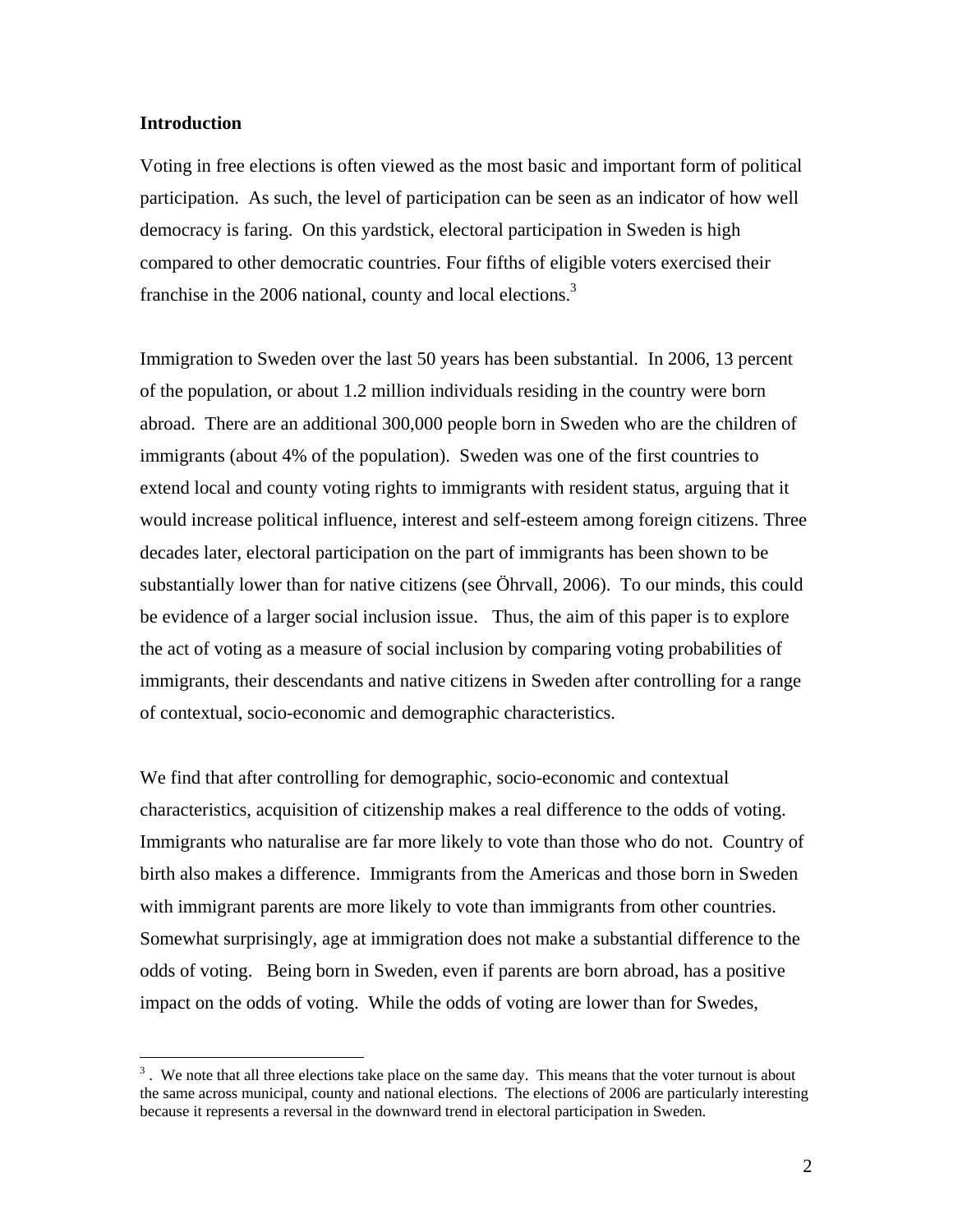people with foreign-born backgrounds who are born in Sweden but have immigrant parents generally have higher odds of voting as compared to those born abroad. Marital status does not have a substantial impact on voting, but having a Swedish spouse increases the odds of voting by almost half. Owning a house is associated with higher odds of voting as compared to either owning an apartment or renting.

Contextual factors are important. The larger the city, the lower the odds of voting. However the larger the size of the immigrant population, the higher the odds of voting, which suggests that high immigrant populations are not a detriment to voting behaviour. The municipal employment rate is also important – the higher the employment rate, the higher the odds of voting. Foreign-born representation on municipal councils has no measurable impact on voting in any of the models we tested.

### **Research Question:**

Our goal is to assess the degree to which differences in voting probabilities are a product of immigrant status as compared to a set of demographic, human capital and socioeconomic characteristics. The primary questions we ask are:

- To what extent do differences in voting participation across immigrant and Swedish born categories exist?
- If there are differences, to what extent are they explained by contextual, demographic and socio-economic factors, human capital attributes and immigration related factors?
- Does the act of extending voting privileges in municipal to non-citizens serve to increase electoral participation and social inclusion?

In order to assess these questions we first provide a basic historical overview of immigration to Sweden. We then review the literature concerning inclusion and voting participation. With this historical and theoretical background in hand, we then assess the degree to which the probability of voting differs across socio-demographic and immigrant status in the 2006 municipal elections.

We use two unique sets of data to conduct our research. The 2006 Electoral Participation Survey by Statistics Sweden contains information on individual electoral participation in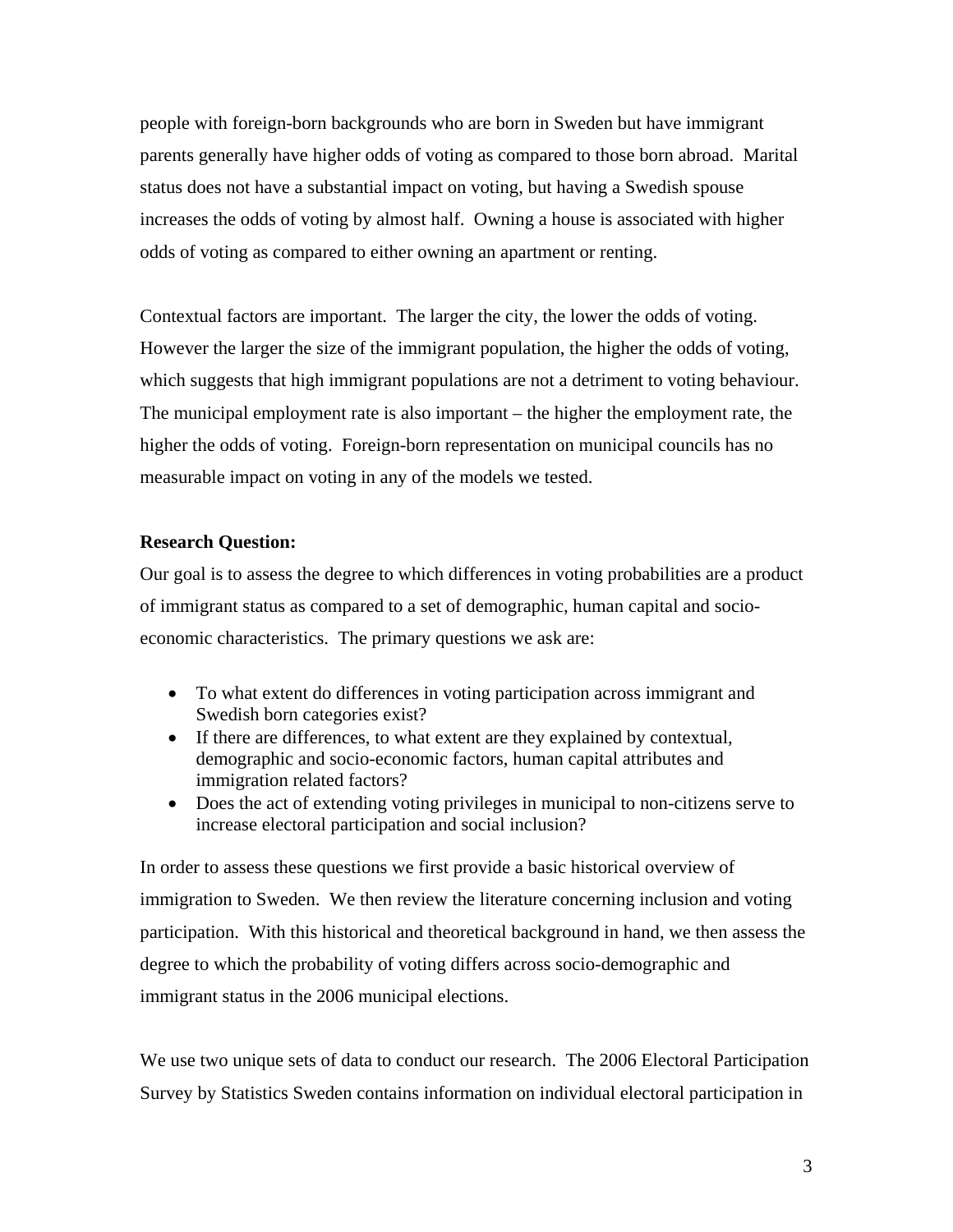national, county and municipal elections. We match this information to registry data from Statistics Sweden which also contains information for every Swedish resident. From these two sources, we are able to create a database which matches voting to individual characteristics for more than 70,000 residents of which 13,000 do not have Swedish citizenship but are eligible to vote in municipal and county elections.

#### **Context**

#### *Immigration*

A bird's eye view of immigration to Sweden would divide the post-war period into two distinct periods. The first is primarily characterized by labour-force immigration while the second by a shift towards refugee and family reunion intake. The first period began after World War II and ended in the first half of the 1970s. During this time, Sweden's economy expanded rapidly, due in part to reconstruction efforts in neighbouring countries. Labour shortages in Sweden were solved in the 1950s through the import of skilled labour through immigration which served to complement the native labour force. This skilled labour was mainly recruited from North-Western Europe with the majority coming from Western Germany and the Nordic countries.

The 1960s saw a shift in the labour force toward unskilled or low-skilled (often imported) workers. In contrast to their counterparts a decade earlier, these workers were used more as a substitute for the native workforce rather than as a complement. While earlier immigrants allowed the economy to grow in size, the immigrants of the 1960s facilitated a widening of the economy. As they arrived, these new immigrants found employment in jobs vacated by Swedes during the expansion of the service sector. The fact that these newly vacated jobs could be filled by unskilled workers was a result of a massive industrial investment aimed at increasing international competitiveness and reducing costs (Lundh and Ohlsson, 1999). Immigrants now came largely from Nordic countries but also from Mediterranean countries such as Greece, Yugoslavia and Turkey.

By the end of the 1960s, the situation began to change for immigrants. Fuelled by trade unions, the state changed the rules governing entrance into Sweden. The new rules,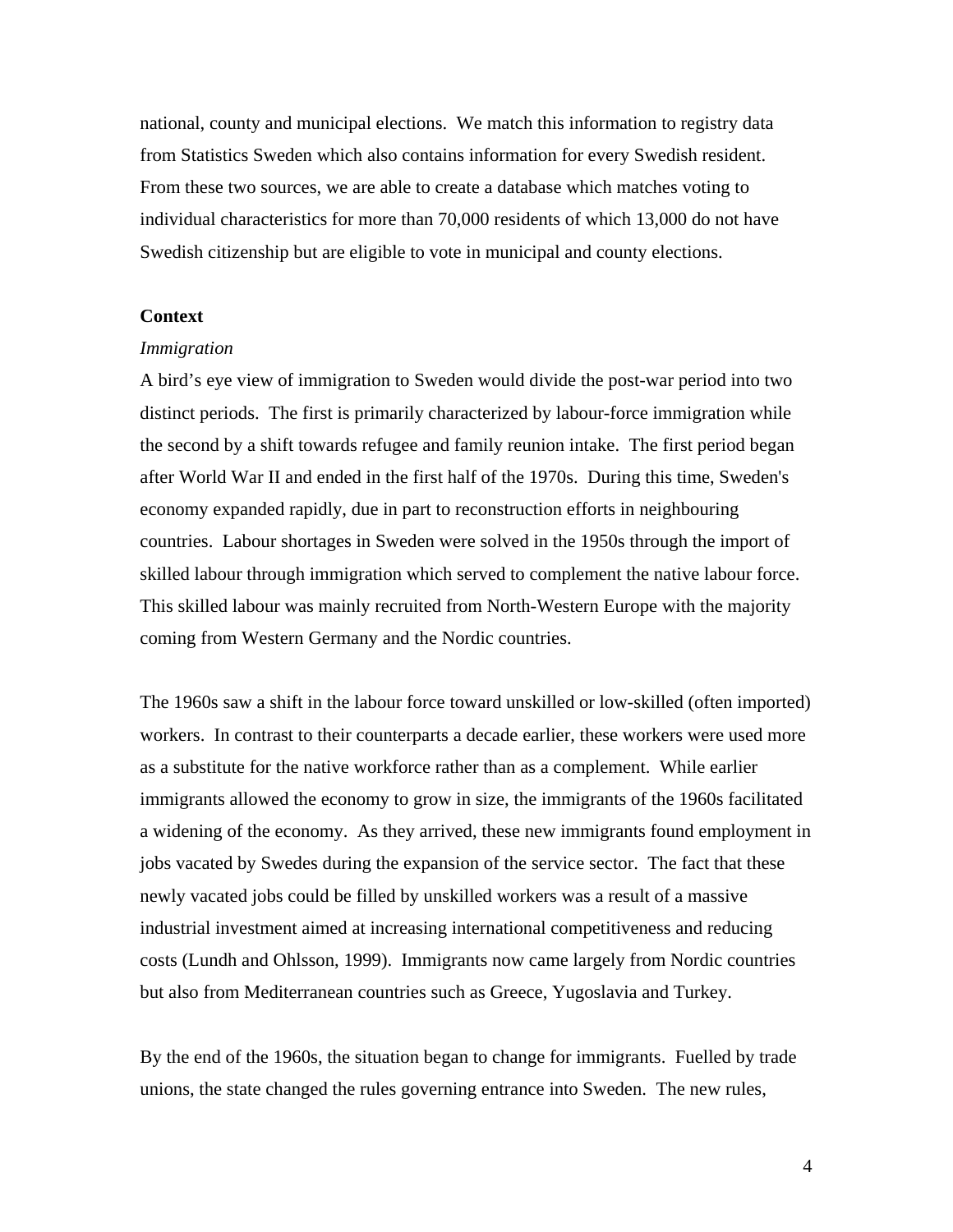implemented in 1968, meant that future applicants for work and residence permits from non-Nordic countries had to apply before they entered the country. Simultaneously, the applicant needed to arrange for both a job and a place to live. This dramatically cut down the labour immigration of non-Nordic countries over the next decades.

Sweden's economic growth dropped substantially following the oil shock crisis of the early 1970s. As was the case for many western countries, the Swedish economy passed through a period of structural change which saw the decline of the industrial sector and the emergence of a strong service sector. Nordic labour migration, especially Finnish, gradually declined mainly because of a diminishing gap in the standard of living between Sweden and Finland and an increasing demand for labour within Finland. While labour migration dwindled during the 1970s and more significantly in the 1980s and 1990s, other types of migration started to increase. These new groups were predominantly noneconomic migrants (family reunification) and refugees. This also led to a major shift in the country of origin mix amongst the immigrant population. In the 1970s, the major contributors to the immigrant population in Sweden were primary refugees from Chile, Poland and Turkey. In the 1980s, the lion's share of this new immigration came from Chile, Ethiopia, Iran and other Middle Eastern countries. The entrance of Sweden into the European Employment Strategy/European Union (EES/EU) in 1994/1995 resulted in an increase in labour migration of EU citizens. At the same time, refugee and family reunification policies allowed increasing numbers of immigrants from Iraq, the former Yugoslavia and other Eastern European countries (Bevelander, 2004).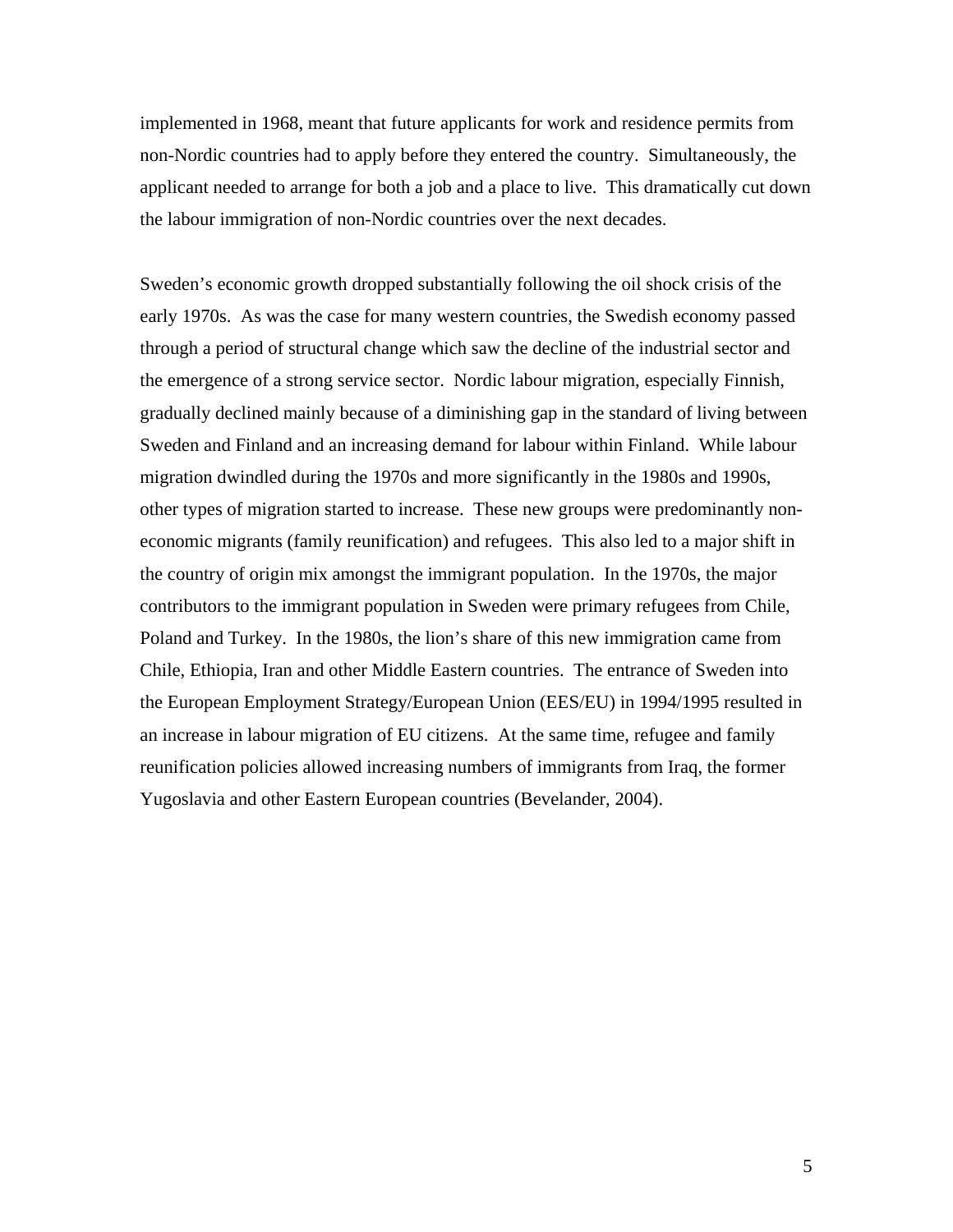### *Extending the electorate: citizenship and foreign citizens Citizenship:*

Citizenship in Sweden is based on *the jus sanguinis* principle. People whose parents are Swedish citizens are automatically granted citizenship. However, unlike the case of Canada, the children of non-Swedish citizens who are born in Sweden are not automatically entitled to Swedish citizenship. That aside, Swedish legislation on naturalisation is one of the most liberal in Europe. In 2006, 77 percent of eligible foreign born residents with non-Swedish parents had obtained Swedish citizenship.

Since the 1970s, foreign citizens from most countries over the age of 18 without a criminal record have been able to acquire Swedish citizenship after five years of residency (four years for refugees). Foreign citizens from other Nordic countries can obtain citizenship after only two years of residence.<sup>4</sup> Gaining citizenship by notification is also possible. This is basically a simplified juridical naturalization procedure used mainly by Nordic citizens. Acquiring Swedish citizenship by notification is possible if the applicant is eighteen years of age or older, has lived in Sweden for five years and has not been sentenced to prison during this time.

While entrance to Swedish citizenship has become successively easier, there has existed one formal deterrent. Dual citizenship was forbidden in Sweden until July 1, 2001 except in cases where countries did not allow renunciation of citizenship. While many individuals may see uptake of a citizenship as a fairly casual act, renunciation of a citizenship is much more serious. After 2001, no such demands were placed on applicants (Bevelander, 2006).

1

<span id="page-7-0"></span><sup>4</sup> If the foreign citizen is either under 18 or with a criminal record, there is a waiting period before the applicant can apply for Swedish citizenship.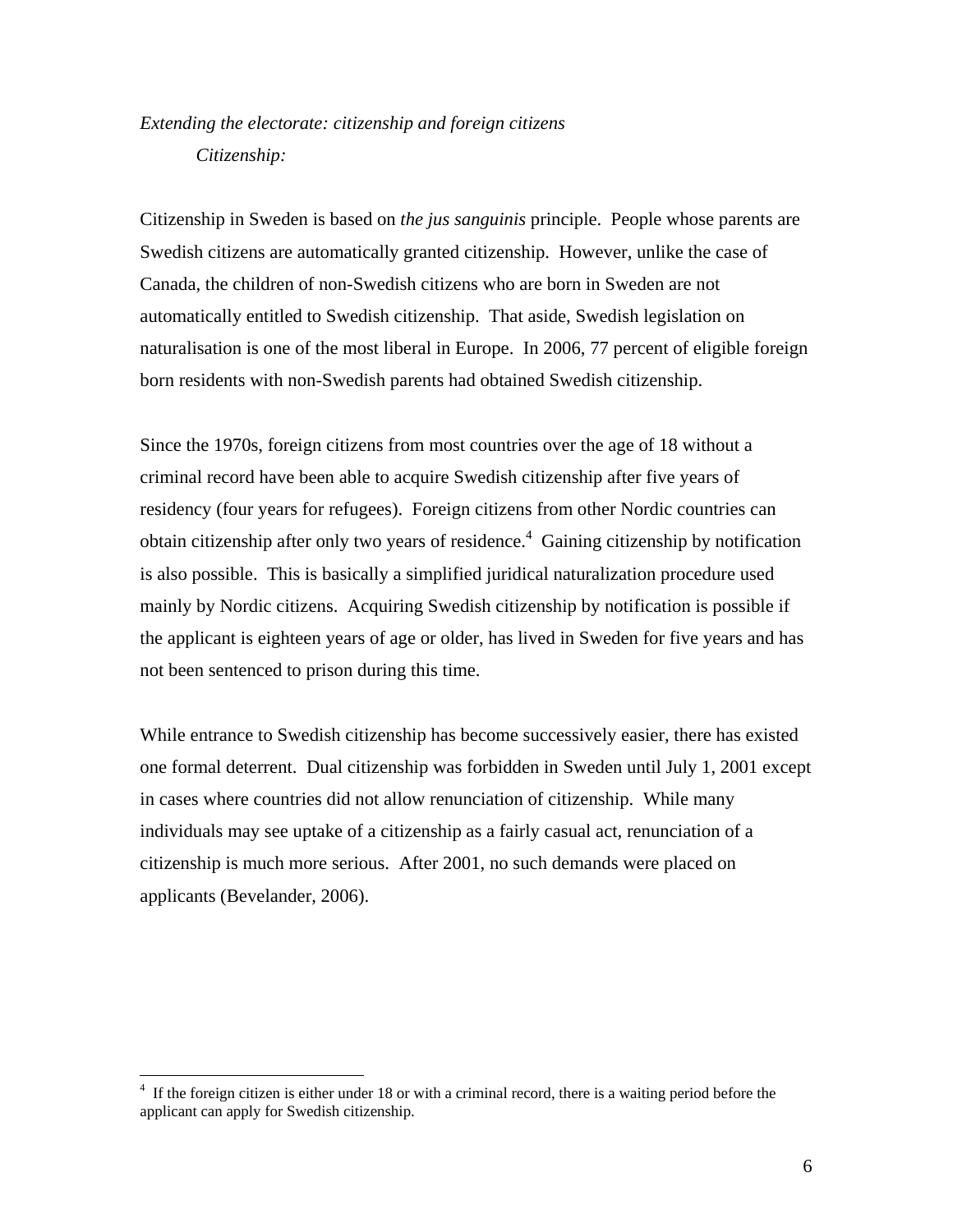#### *Electorate*:

General elections based on universal suffrage were introduced in Sweden in 1921 when the population voted for the second chamber of the Swedish parliament. It is in this election that women gained the right to vote thereby doubling the electorate. Since then, the electorate has expanded through gradually lowering the voting age. In 1976, foreign citizens obtained the right to vote in municipal and county elections after three years of registered residency. The stated goal of this change was to increase the political influence, interest and self-esteem of foreign citizens (SOU, 1975:15). In 1998, the three year waiting period for foreign citizens from EU countries, Iceland and Norway was removed. However, voting in national elections still requires Swedish citizenship.

### *Earlier Elections*

1

According to Öhrvall (2006), a distinct increasing trend in electoral participation is visible up to the middle of the 1970s. In 1976, 91.8 percent of the electorate voted in the national election (see figure 1).<sup>[5](#page-8-0)</sup>



<span id="page-8-0"></span><sup>&</sup>lt;sup>5</sup>. In figure 1, voting participation is given based on the 2006 electoral survey. Individuals over the age of 75 are included from 1988 on. This means that prior to 1988, the participation rates shown in figure 1 are somewhat higher than the actual electoral participation for the years up to 1985.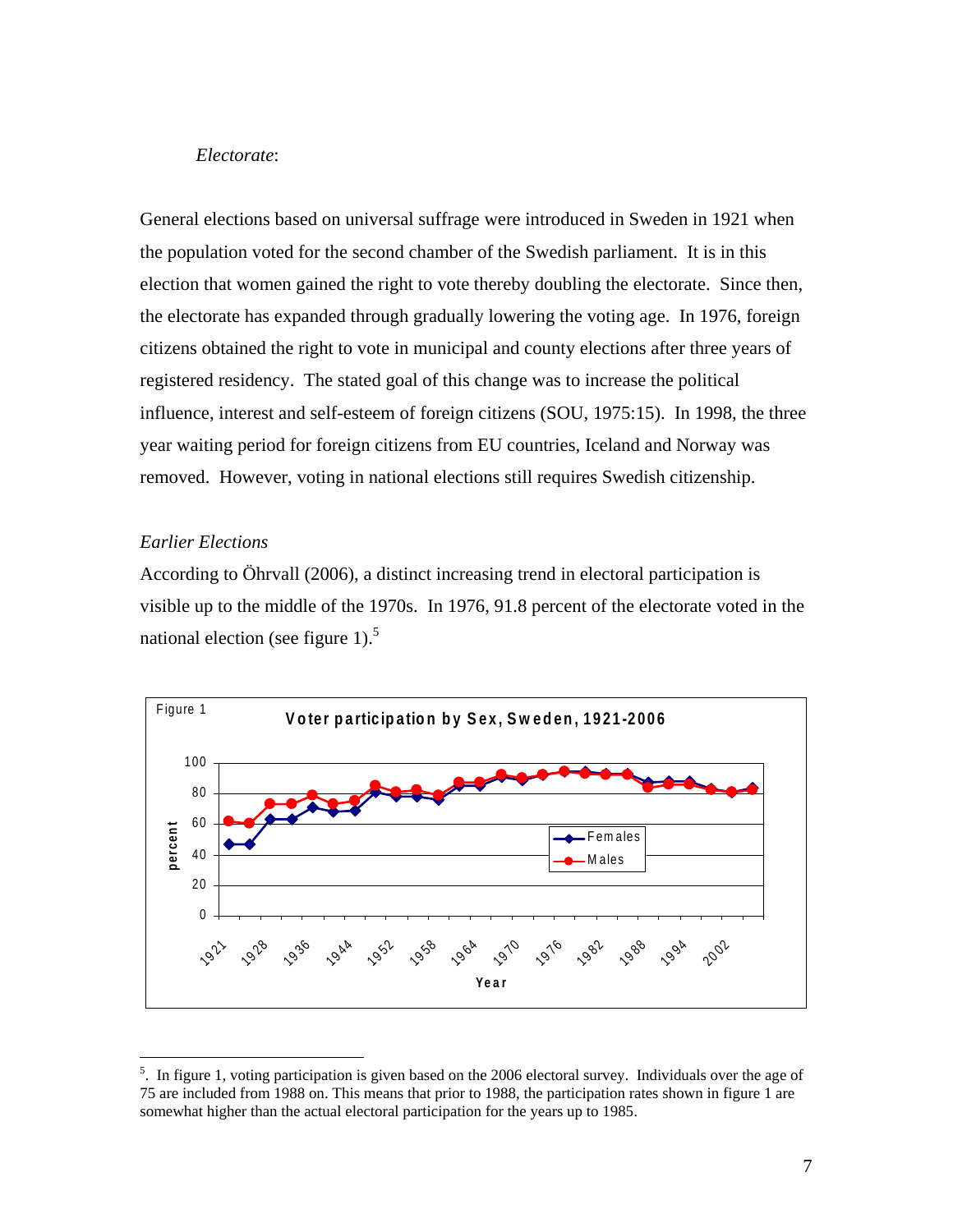

 This represents the highest level of electoral participation measured in Sweden. 60 percent of foreign citizens exercised their franchise and voted in municipal and county elections in 1976 (see figure 2). Electoral participation gradually decreased until the election of 2006 which saw a slight upsurge in participation (SCB, 2006).

Statistics Sweden does not consistently collect information on foreign-born electoral participation. However, they have published electoral participation rates of foreign-born citizens since 1988. Their data suggest that participation rose between 1988 and 1991 and then fell substantially in the 1998 elections. However, Öhrvall (2006) notes that while foreign-born citizens are on average about 8 percent less likely to vote, the decline in voter participation by foreign-born citizens is lower than for native-born citizens.

Tracking voting probabilities of foreign citizens is more difficult, in part because a substantial number of foreign citizens leave the country without telling anyone (Öhrvall, 2006). Thus, at least part of the issue may be one of measurement -- it is difficult to determine the denominator. Nonetheless, some work has been done which suggests that while initially assessed as high in 1976 (see Hammar, 1979), participation rates have decreased substantially since then. In 2002, it was down to 35 percent.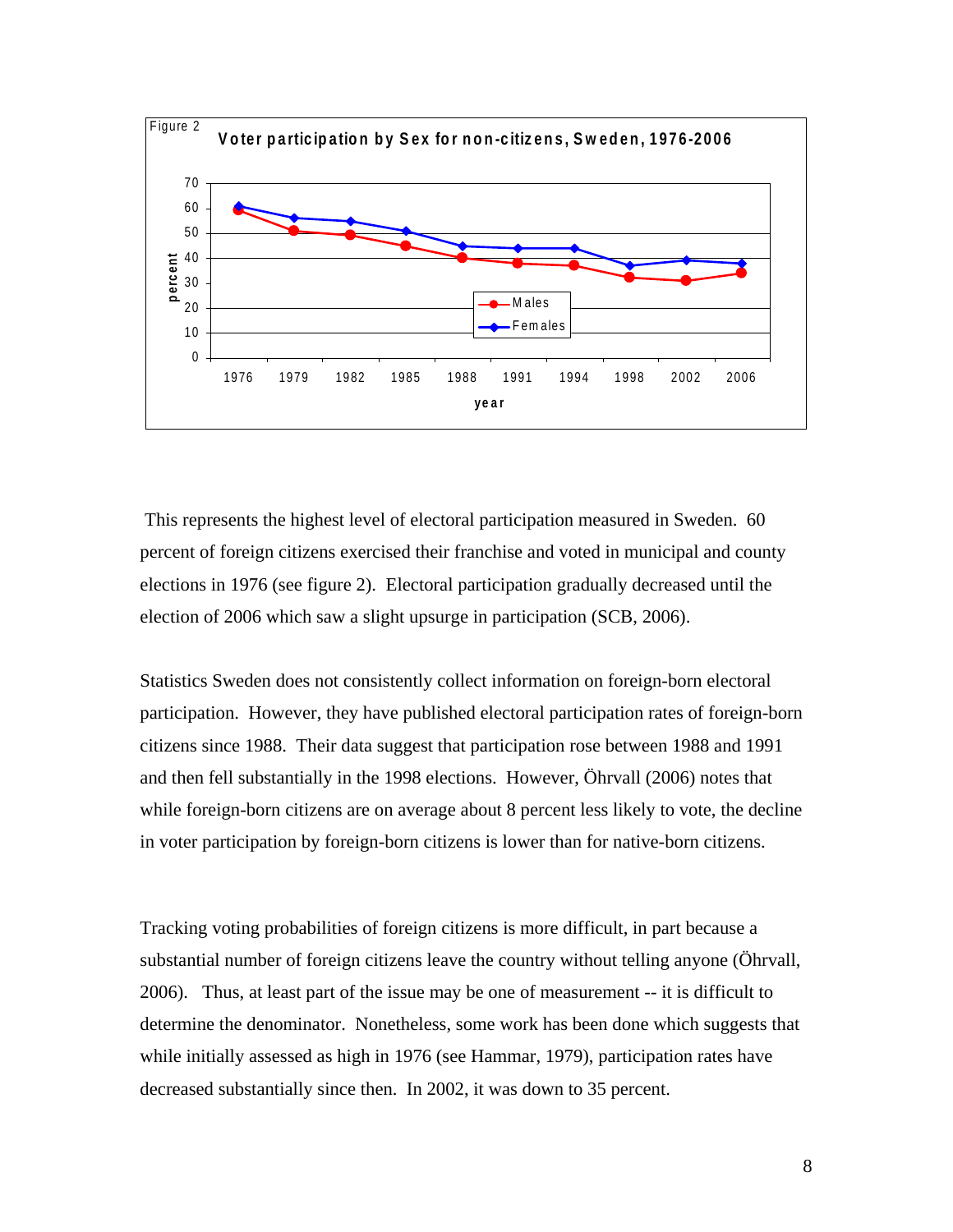#### **Earlier research**

The social inclusion literature states that a fundamental goal of society is to enable its members to participate fully as valued, respected and contributing members (see Toye and Infante, 2004; Laidlaw Foundation, 2002; European Union 2001). Indeed, the European Union defines social inclusion as

"a process which ensures that those at risk of poverty and social exclusion gain the opportunities and resources necessary to participate fully in economic, social and cultural life and to enjoy a standard of living and well-being that is considered normal in the society in which they live. It ensures that they have a greater participation in decision-making which affects their lives and access to their fundamental rights" (European Commission, 2005:10).

The concept of social inclusion is linked to that of social exclusion. Both are concerned with access to societal resources (be they tangible, such as financial resources or intangible, such as decision-making power). However, "where exclusion is viewed as the problem, inclusion is seen as the solution" (Cushing, 2003: 5). Much of the debate has focused on exclusion and the continuum running from economic deprivation to societal participation (Rodgers, 1995; Byrne, 1999). Inclusion has garnered somewhat less attention (Winstanley and Stoney, 2000), in part because benchmarking through accepted measures of both inclusion and exclusion are hard to come by (see Gordon et al., 2000).

Studies that have delved into political participation tend to focus on political representation within the context of minority involvement (for recent work see Dawson and Bobo, 2006; Kaufman, 2007; White and McAllister, 2007; see also Reeves, 1997; Tate, 2004). These studies have examined political representation of Latino and Black candidates in the United States and have generally argued that representation is low.

Palermo and Woelk (2003) in examining the rights of national minorities in Europe and rules by which participation can be implemented argue that the solution is to "facilitate the inclusion of minorities within the State and enable minorities to maintain their own identity and characteristics, thereby promoting the good governance and integrity of the State."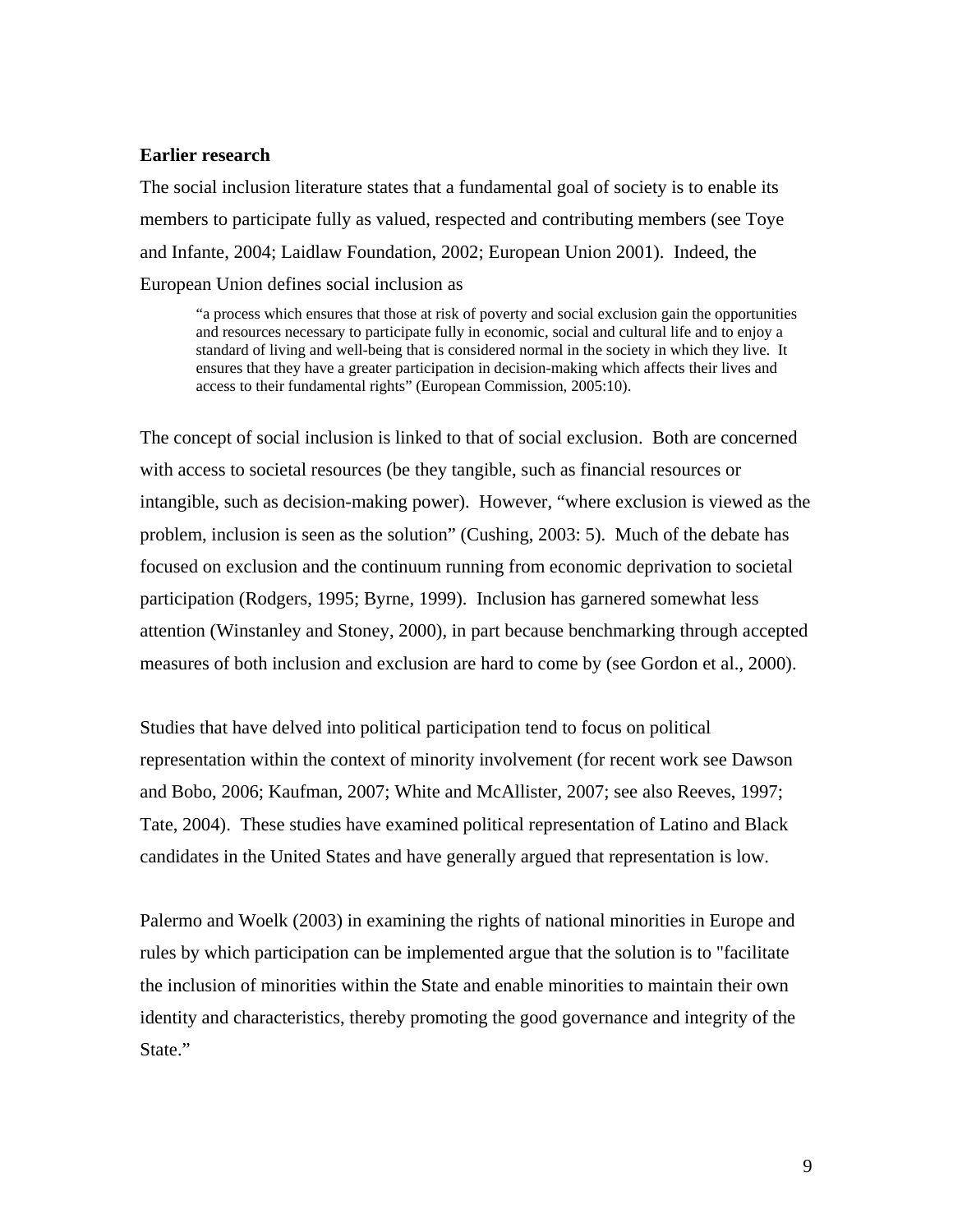Representation is a fairly high-level indicator of inclusion, however, within the context of broad political engagement, Burchardt et al. (2002) argues that simple participation in elections through voting can constitute an important measure of inclusion because it taps the degree to which individuals feel that they should take part in the decision-making process at a very broad level.

Many studies have tried to identify factors that affect the likelihood and nature of voting behaviour for the population as a whole. However, studies that include an analysis of the voting behaviour of immigrants and their descendants are far less frequent in part because of lack of data and in part because immigrants are generally not given voting privileges until after attaining citizenship. This means that there are relatively few studies which look at voting and immigrant status and even fewer that include foreign citizens.

 Tuckel and Meisel (1994) who look at voting by European minorities living in the United States argue that demographic and socio-economic factors, such as age, education and labour force characteristics are the dominant factors in explaining voting probabilities (see also DeSipio, 1996; Bass and Casper, 2001 and Verba et al, 1995). Ramakrishnan and Espenshade (2001) use multiple years of the Current Population Survey (CPS) to measure the probability of voting based on minority status. They find that minorities are substantially less likely to vote in elections as compared to native born majority residents. Further, these differences are not always reduced from one generation to another. Bass and Casper (2001) using 1996 CPS data similar results, concluding that generally, age and education are positively correlated with voting as is the length of residence of immigrants. Finally, Lien (2004) finds that Asians born in the United States are less likely to vote than natives-born citizens.

Ramakrishnan and Espenshade (2001) extend the model of immigrant voting behaviour by adding controls for generation, language proficiency (in English), duration of stay, ethnic residential concentration and political socialization in the home country. Across generations, they find different patterns in voting participation among different racial/ethnic groups. Except for Black and Asia-American immigrants, a longer stay in

10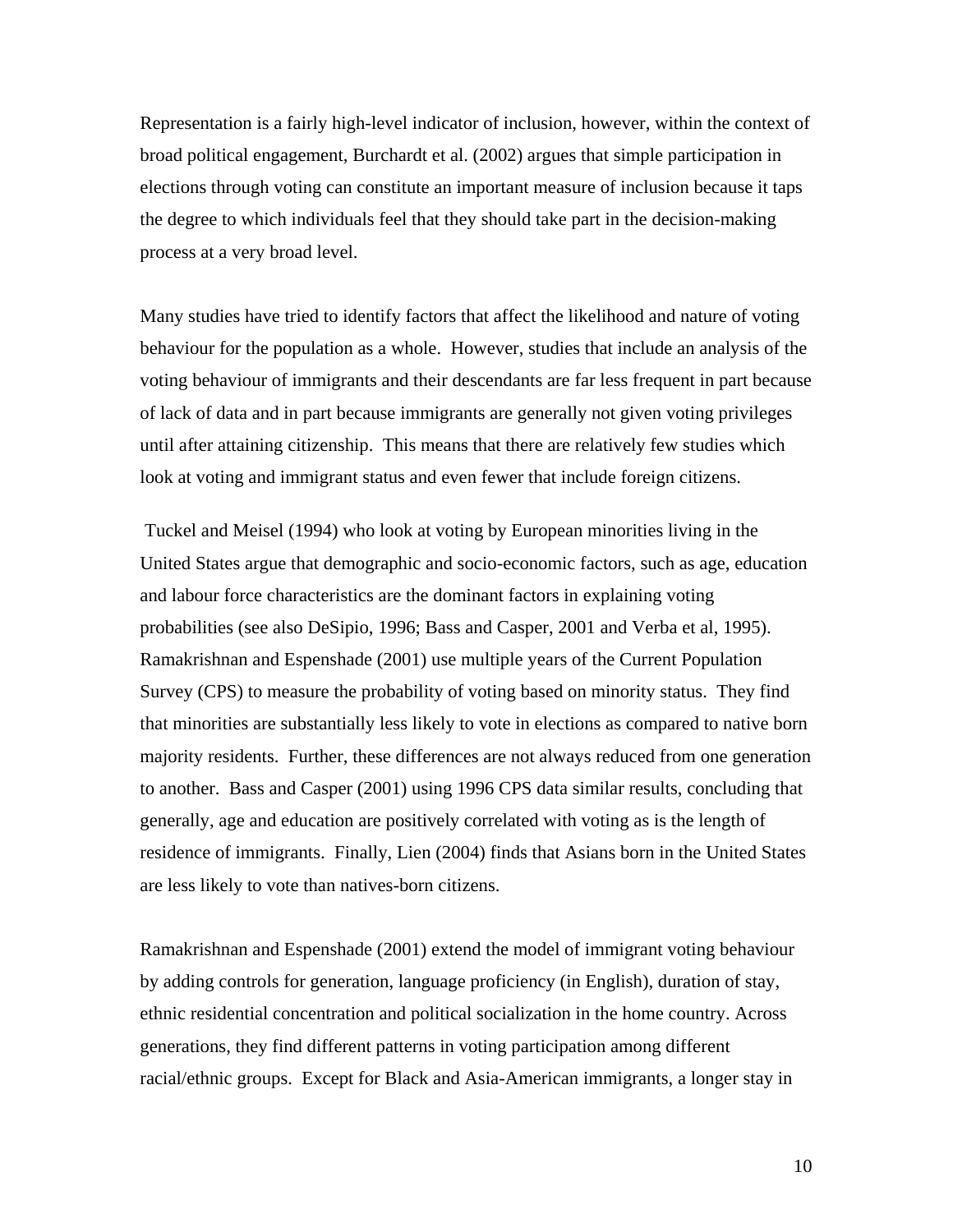the United States increases the probability of voting. Being an immigrant from a repressive regime has a weak negative effect on voting participation. Language proficiency, as measured by the presence of Spanish-language ballots and proximity to co-ethnics (measured at a state level) did not have a strong effect on the probability of voting. They did find, however, that the political culture in a state influences voting behaviour.

Cho (1999) uses a 1984 survey of California residents to measure the effect of socioeconomic variables on voting behaviour of four minority groups (Latino, Black, Asian and non-Hispanic white). She argues that socio-economic variables merely provide the skills for political activity. Socialization determines the degree to which these skills are used. Given that immigrant groups in particular have different socialization experiences, their pattern of voting will differ despite having similar socio-demographic characteristics. Thus, while education had little impact for Asian-Americans, it had twice the impact for Latinos. 6 

Chui et al. (1991) use the 1984 Canadian Election Survey (CES) to measure seven attributes of electoral participation (including voting) using Multiple Classification Analysis. They find that while immigrants did participate less, their offspring either had the same or higher participation rates than was the case for 'deeply rooted Canadians'. A more recent study by Jedwab (2006) uses the 2002 Ethnic Diversity Survey to conduct a tabular analysis of voting by minorities in Canada. He finds that increased ethnic belonging and ethnic identity had no negative impact on voting participation and that sense of belonging to Canada correlated with higher voter participation. White et al. (2006), using the Canadian Election Survey data, find that immigrants in general have similar voting participation rates to the native-born after controlling for education and income. As with Jedwab, they found that years of residence is important in explaining voting behaviour by immigrants. Using the 2002 wave of the Equality Security

 $\overline{a}$ 

<span id="page-12-0"></span><sup>&</sup>lt;sup>6</sup> A study by Daniel Gordon (1970) looked at voting patterns using aggregate level data from 1934 to 1960 in an attempt to determine the impact of the presence of minorities on the electoral process. Using the size of the immigrant group in each of 198 cities and comparing it to voter turnout, he concluded that the presence of immigrants has a strong impact in cities that have municipal parties, but not in cities that are non-partisan.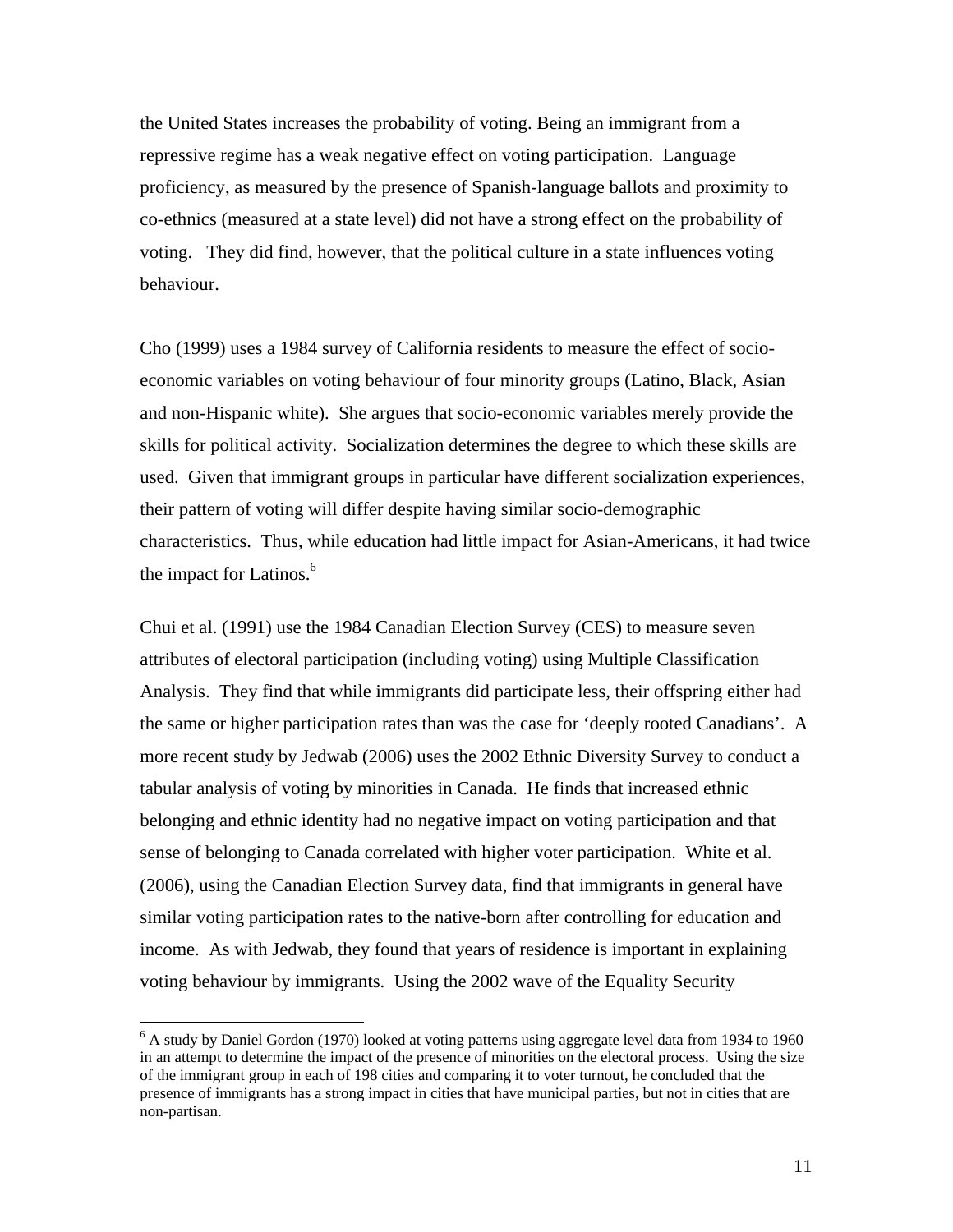Community Survey, Bevelander and Pendakur (forthcoming) explored the relationship between personal characteristics, work characteristics, social capital attributes, ethnic characteristics and voting. They find that the combination of socio-demographic and social capital attributes largely overrides the impact of immigration and ethnicity and suggests that it is not the minority attribute that impacts voting. Rather it is age, level of schooling and level of civic engagement which affects voting, both national and county.

Messina (2006), while comparing voting results for the latest elections by citizens and non-citizens in a number of European countries, argues that obtaining citizenship and increased years of residency in the country are positively related to higher rates of electoral participation. At the same time, different minorities and immigrant groups show very different voting rates. This could, to some extent, be explained by alienation and apathy due to lower integration by minorities and immigrants. Also, with the increase of refugee migration, a larger share of these individuals is more concerned with the politics of their country of origin.

Adman and Strömblad (2000) study the electoral participation of immigrants in the 1998 Swedish municipal elections. Using a sample of 3000 individuals, they find that immigrants are less likely to vote. However, controlling for background factors causes these differences to disappear. They conclude that this is an indication of the effects of naturalization. In a similar study, Oskarsson (2003) found the same results.

Öhrvall (2006), using a much larger sample for the municipal election of 2002 (and indeed similar in size to the one used in this study), finds a clear difference in participation between foreign-born citizens and non-citizens. After controlling for various background factors, he finds only a small difference in electoral participation between foreign-born and Swedish-born children of immigrants. Explaining these results, Öhrvall (2006) argues that the exclusion of immigrants from national elections, which receives most attention in the media, reduces peoples' inclination to vote in municipal and county elections. He also argues that for immigrants who are not socialized in the Swedish political system, local elections are the least interesting to

12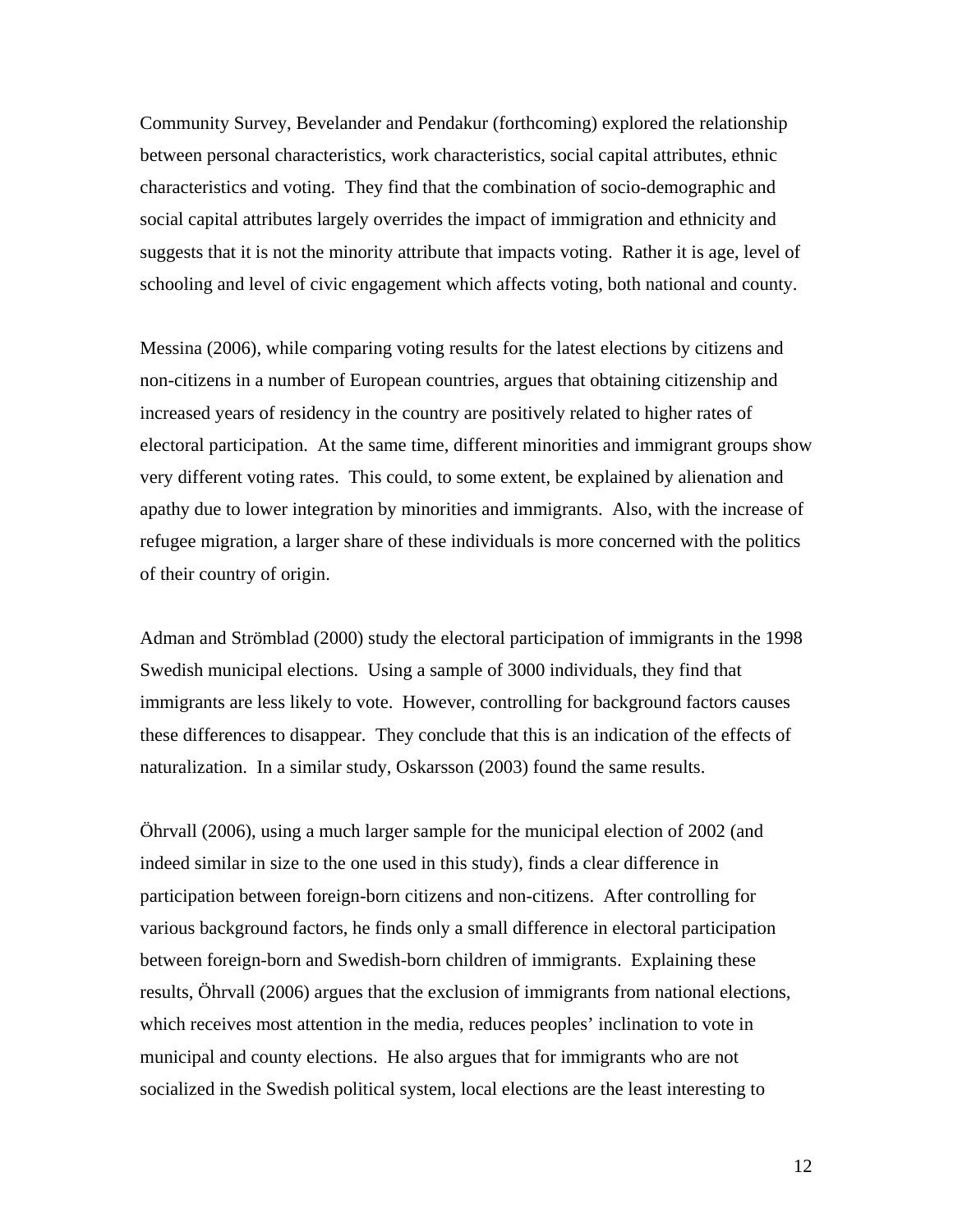participate in (Öhrvall, 2006; Bäck and Soininen, 1994). The other explanation is based on the idea that immigrants that have obtained Swedish citizenship should be more committed to the country than non-citizens. Common to all these Swedish studies is that women are more likely to vote than men, employed more than unemployed, increasing participation with increased age, income and higher educational level.

Internationally, Sweden has a high electoral participation although large differences are measured between different societal groups. Participation is lower for young people, singles, low educated and the unemployed. Järnbert and Örhvall (2003) suggest that it is these groups which have contributed to the gradual decline in electoral participation since the 1970s in Sweden. Moreover, they observe a clear lower participation of immigrants relative to natives.

Much of the social inclusion literature focuses upon tangible and required activities such as working, or access to a dwelling. However in our view these are non-negotiable. People need a place to live and by and large families require an income, generally based on employment. There is little choice, and therefore these measures may not reflect actual inclusion. Voluntary involvement on the other hand, such as membership in organizations, charitable activity and voting may therefore be better markers of inclusion than income and employment. Indeed voting, is completely voluntary, does not involve a negative sanction for non participation may be a very good measure of the degree to which people feel they are connected with nation-state. Thus measuring the independent effect of foreign-born background on voting, after controlling for socio-economic factors could offer a useful measure of the degree to which immigrants and their descendents are included in Swedish society.

Based on earlier studies we expect age, marital status and socio-economic integration (based on education and income) to have a positive effect on electoral participation. Having children tends to lower mobility (both national and international) and is thus expected to be indicative of higher levels of integration and in turn higher voting probabilities. Being a minority is expected to decrease the probability of voting. Having

13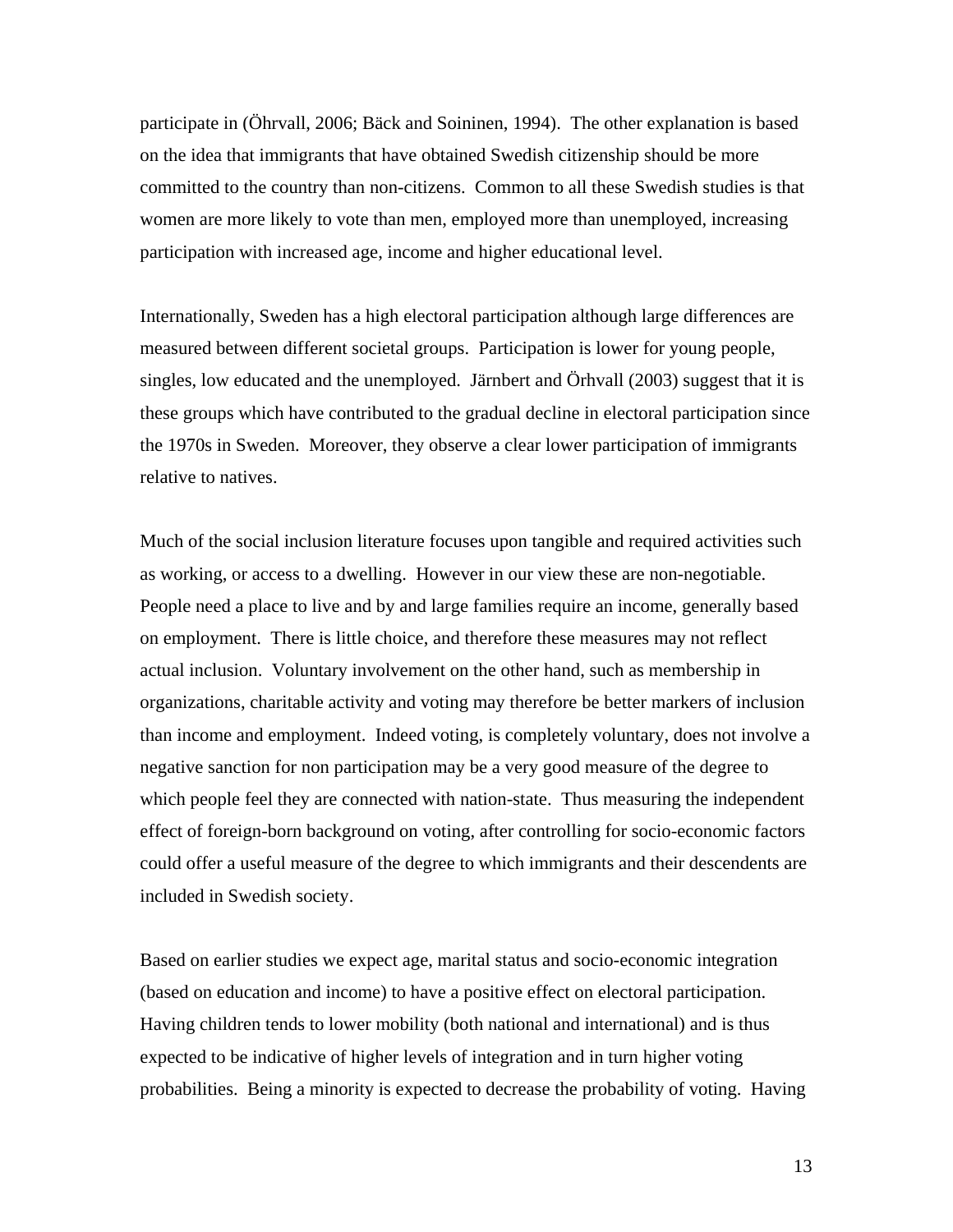a Swedish-born partner is associated with a higher degree of inclusion and thus should result in higher voting participation. Homeownership will likely be associated with higher voting participation. Being educated in Sweden is expected to increase voting participation. Contextual factors such as higher ethnic representation on municipal councils should result in higher levels of voting; however increased city size and immigrant population should be associated with lower voting rates. Finally, naturalization is expected to result in higher rates of voting.

#### **Data and method**

<u>.</u>

The data we use is drawn from two unique data bases. The 2006 Electoral Participation Survey by Statistics Sweden contains information on individual electoral participation for all those eligible to vote in national, county and municipal elections. The current electoral surveys for Sweden, since 1964, are based on the sample information of the labour force survey in Sweden. To this sample, Statistics Sweden matches the actual participation information which is held by the county authorities in Sweden. This information is then again matched to registry data from Statistics Sweden, which also contains information for every Swedish resident. Combining these two sources of information, allows us to run weighted logistic regressions to explore the relationship between socio-economic and immigrant characteristics and the odds of voting in the 2006 municipal election. In total we have information for 70,932 residents in Sweden, a third of who are immigrants (23,678). More than half of the immigrants (12,790) are not citizens but have the right to vote in municipal and county elections.

We include twelve variable types in our models. Contextual variables include the log of the city population, the log of the immigrant population, the unemployment rate for the city and foreign born municipal council representativity.<sup>7</sup> Demographic variables include age (6 dummy variables), sex (a dummy for males), marital status (4 dummy variables), a

<span id="page-15-0"></span>Information on the log of city size and the log of immigrant population for each respondent are drawn from the Registered Total Population (RTB) database 2006. The municipal employment rate is drawn from 2007 Statistics Sweden data and the proportion of foreign born council members is drawn from Democracy Statistics 2007 (Persson and Öhrvall 2007).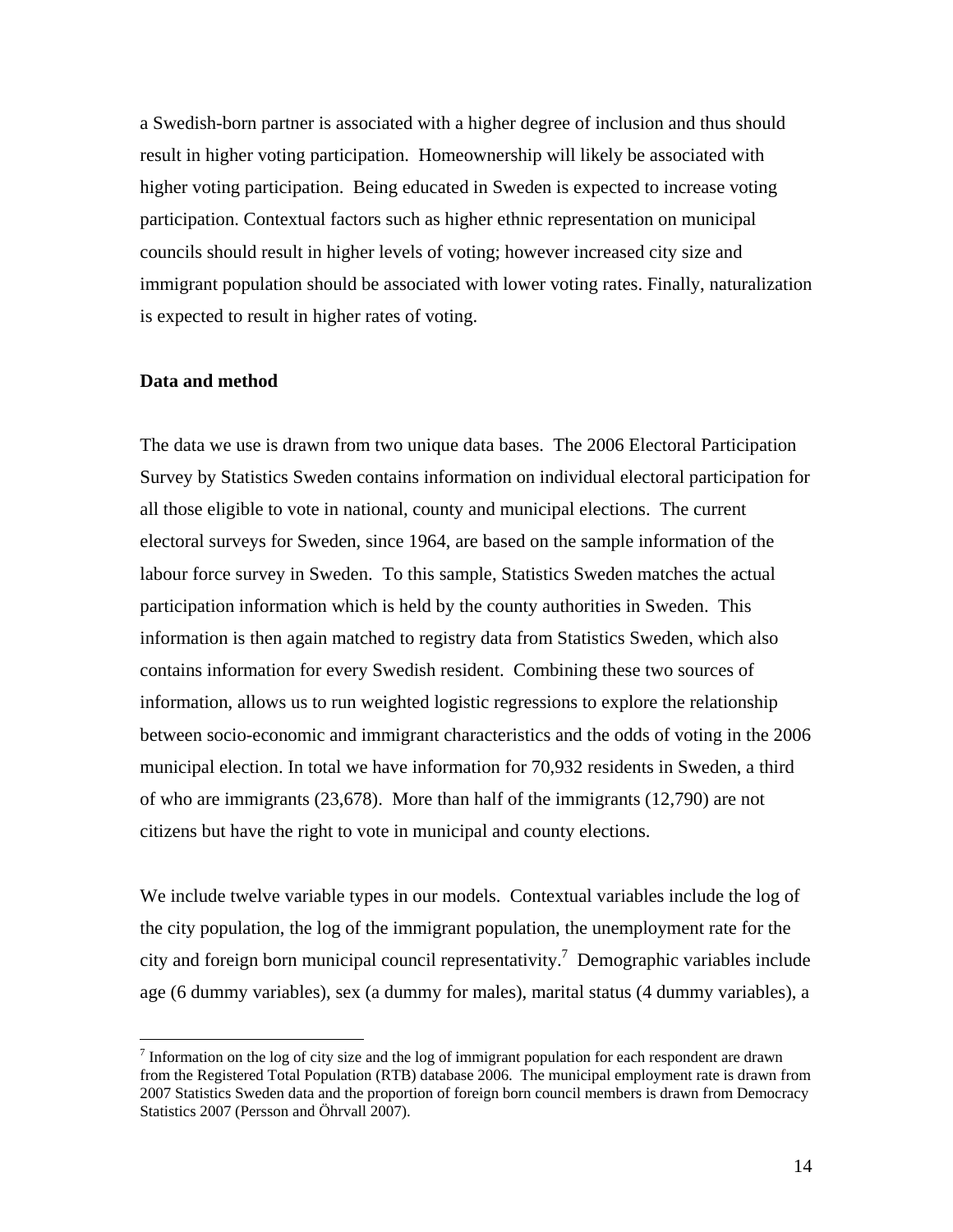dummy variable indicating whether there are children in the household and a dummy variable indicating whether the spouse is born in Sweden and has Swedish parents.

Socio-economic variables include income quintile (6 dummy variables including no income), housing tenure (three dummy variables), schooling (five dummy variables), and schooling interacted with whether the last level of schooling was obtained outside Sweden. Central to our analysis is the categorization of people with foreign backgrounds. We include 12 country of birth dummy variables, including 2 dummy variables that define the number of immigrant parents a Swedish-born respondent with a foreign background has. We also control for years since immigrating and citizenship and we interact years since immigrating with citizenship.

#### **Results**

#### *Descriptives*

Table 1 shows descriptive statistics for all the characteristics tested in the 4 logistic models. Nearly 80 percent of the population voted in the 2006 municipal election. However, the results from table 1 suggest that there are substantial differences by age, place of birth, income and level of schooling. Voting by non-citizens is much lower than voting by citizens. Only about 35 percent of non-citizens voted in the 2006 municipal election. As suggested by the literature, younger citizens are less likely to vote. Only 71 percent of those less than 25 years old voted in the municipal election. Non-Swedes, with the exception of those born in North-America and Oceania, or those with only one immigrant parent are also less likely to vote. Income makes a substantial difference. Only about two-thirds of people with no income voted, whereas over 90 percent of people in the top quintile voted.

Schooling also has a substantial impact on the degree to which people vote. As schooling increases, so does the proportion of people who vote. However, it appears that immigrants are generally less likely to vote than Swedish-born citizens with the same level of schooling.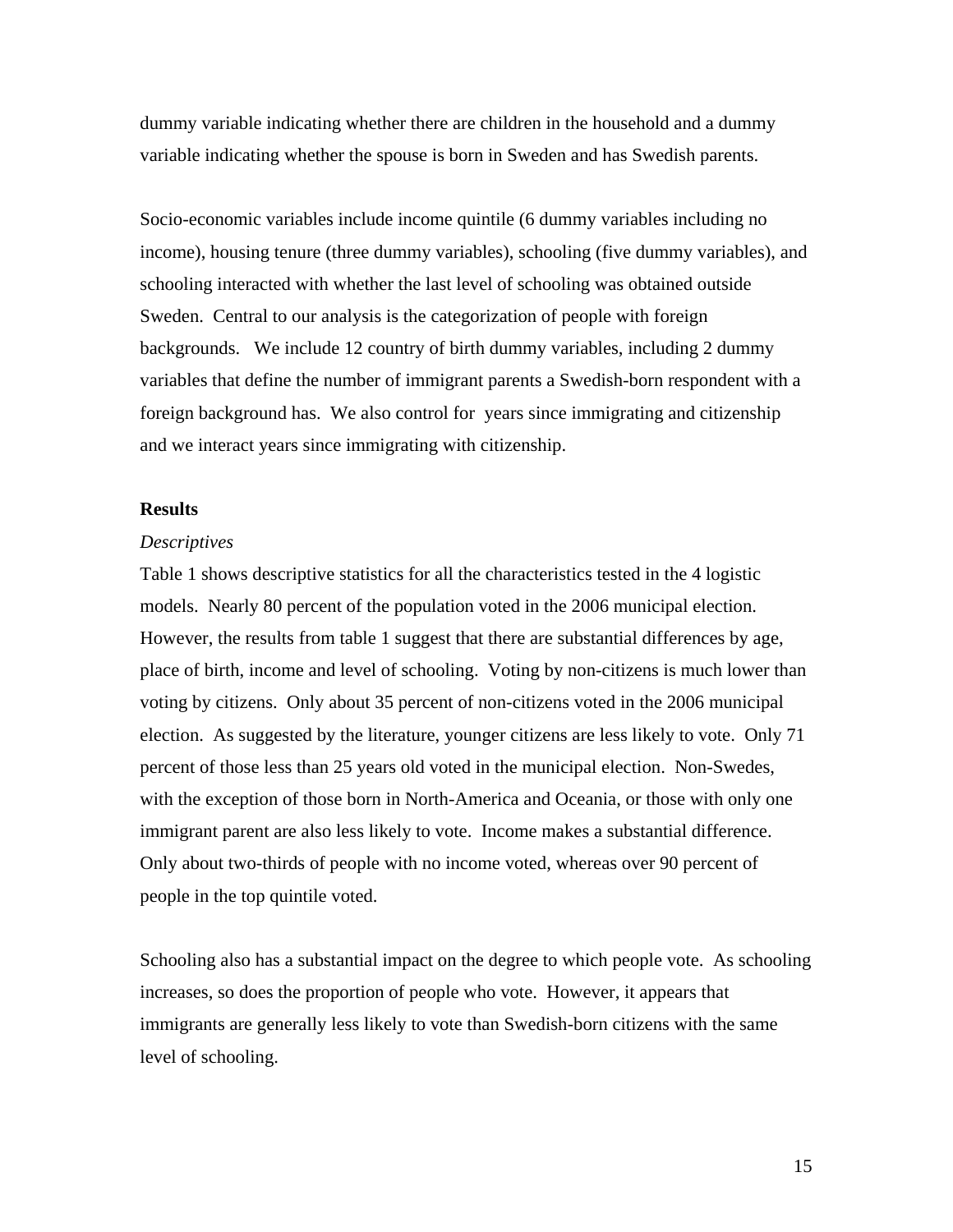Columns 2 and 4 of table 1 show results for non-citizens. Overall, non-citizens are substantially less likely to vote than citizens. However, there are some interesting patterns. First, the results suggest a somewhat different pattern in terms of age and income, but are generally consistent by schooling. $8$  Younger non-citizens are actually more likely to vote than older non-citizens and income appears to be inversely correlated with voting for non-citizens. As income increases, the proportion of non-citizen voters decreases. Thus, at least at the level of the descriptive information for citizens, there is broad agreement with previous research. The question we ask is: to what degree do contextual and individual characteristics override those of immigrant status? And how important is citizenship in determining voting propensities and enhancing social inclusion.

#### *Logistic Regressions*

<u>.</u>

Table 2 shows results from four weighted logistic regressions (labeled Logit 1 to Logit 4) assessing the impact of these characteristics on voting in municipal Swedish elections. The first includes only Swedes (people with Swedish citizenship with two parents born in Sweden). The second includes all citizens, regardless of place of birth. The third selects only the foreign born and the last pools the entire voting population. The models which include non-citizens interact place of birth with citizenship. Thus, interpreting the coefficients for non-citizens requires adding the non-citizen coefficient to the place of birth for non-citizens. For all dummy variable sets, the comparison group is identified in parentheses.<sup>9</sup> The four columns in each regression identify the coefficient, the standard error, the level of significance and the odds ratio.

Looking first at the model which includes only Swedes (Logit 1), we see that three of the four contextual variables have significant effects. The larger the city, the less likely residents are to vote. Indeed, every log unit increase in the city population reduces the odds of voting by about a sixth. Concomitantly, every log unit increase in the immigrant

<span id="page-17-0"></span> $8$ . It should be noted that there are very few immigrants who arrived after age 24 who have a university degree.

<span id="page-17-1"></span> $\overline{9}$ . For example, the comparison category for sex is females and the comparison category for marital status is people who are married.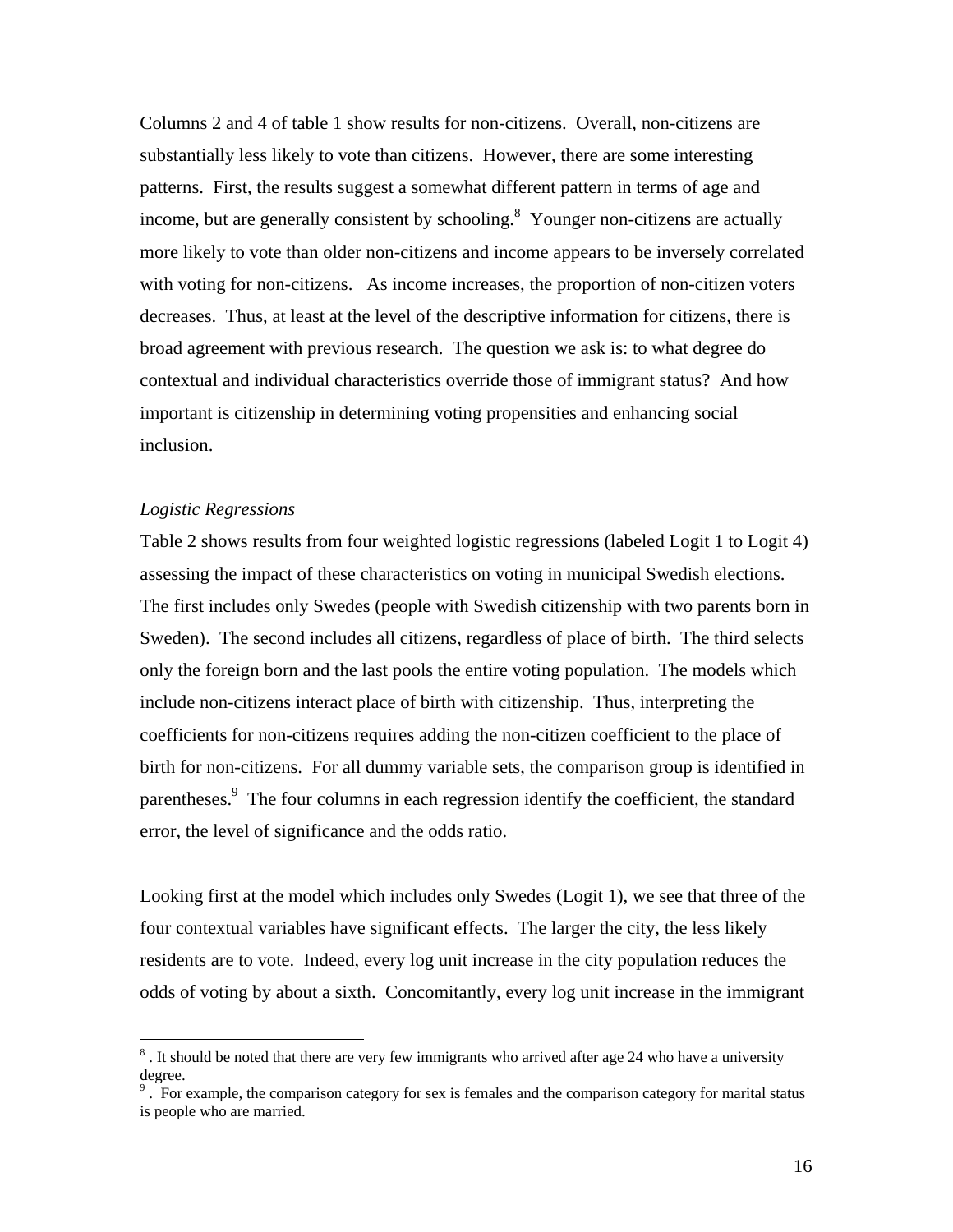population increases the odds of voting by a quarter. High employment rates are also associated with higher rates of voting. Living in a city with full employment changes the odds of voting by almost four fold as compared to a city with no employment. Having minority representation on municipal councils has no impact on voting.

As is to be expected, age is important. Being 55 to 64 increases the odds of voting by about a fifth and being over 64 increases the odds by about two-thirds. Marital status does not have a strong impact on voting, but having a Swedish spouse doubles odds of voting. Having children also increases the odds of voting by a quarter. Being male reduces the odds of voting by about a quarter.

Income is important. The higher the income, the higher the odds of voting. Indeed, being in the fifth quintile changes the odds of voting by a factor of 2.9 as compared to people who report no income. As compared to owning a house, either owning an apartment or renting is associated with lower odds of voting.

The higher the level of schooling, the higher the odds of voting. Obtaining an upper university certificate changes the odds of voting a factor of 4.4 as compared to those who only have primary schooling.

Logit 2 includes all citizens regardless of origin. This regression adds 10,959 foreign born citizens to the population. It also adds a variable that imputes the place of schooling, a variable for place of birth and years since immigrating. For all foreign-born citizens, we include an interaction term for place of schooling and level of schooling.<sup>10</sup>

Looking only at the variables that are the same between the first two regressions, we see that results for Logit 2 are very similar to those seen in Logit 1. All the variables have coefficients that go in the same direction and are of roughly the same magnitude. Place

<u>.</u>

<span id="page-18-0"></span> $10$ . The database we used does not contain a variable indicating place of schooling. We used age, age at immigration and level of schooling to impute place of schooling. For example, if an immigrant arrived in Sweden before the age of 19 and obtained upper secondary schooling, we defined that person as being schooled in Sweden.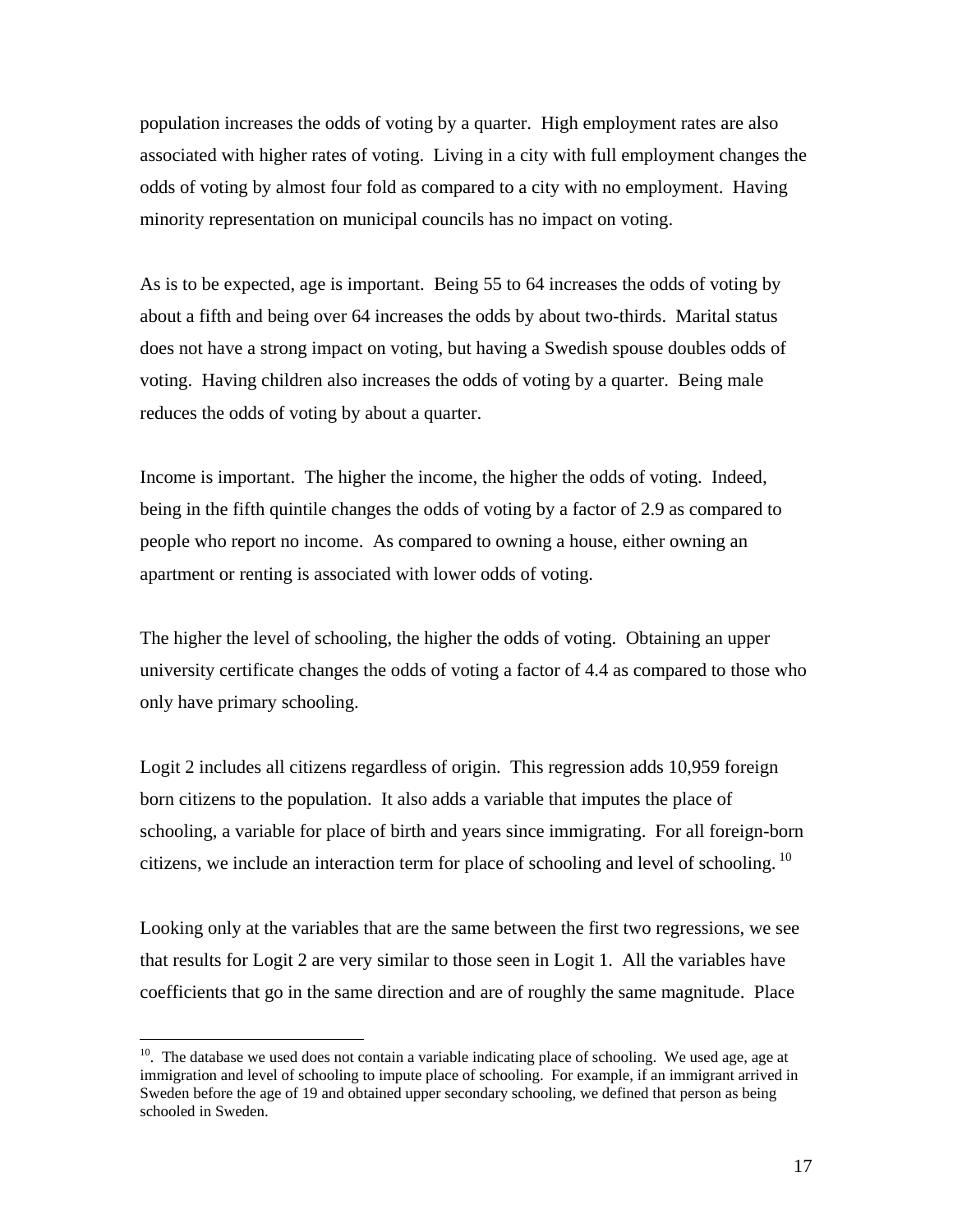of schooling is not significant; suggesting that overall, getting your last level of schooling from outside Sweden does not affect the odds of voting. However, interacting place of schooling with level of schooling suggests some interesting results. Foreign-born citizens with secondary schooling from outside Sweden have about the same odds of voting as those with Swedish secondary school (the coefficient for the interaction with secondary school is insignificantly different from the comparison group). However foreign-born citizens with foreign university level schooling do have significantly lower odds of voting than those with Swedish university schooling. This impact is high enough to wipe out the effect of university schooling. Thus in essence, people with foreign university level schooling, have about the same odds of voting as people with Swedish secondary school education.

After controlling for socio-economic and demographic attributes, we find that place of birth still appears to matter. People not born in Sweden are less likely to vote. Being born in South America reduces the odds of voting by about a third, while being born in Europe reduces the odds by up to half. Being born in East Asia also reduces the odds by up to two-thirds. Generation also matters. Having one immigrant parent reduces the odds of voting by a fifth and having two immigrant parents reduces the odds of voting by about two-fifths. Years since immigrating has only a minor (and weakly significant) effect. Indeed, being in Sweden for 30 years only changes the odds of voting by about a sixth.

At least part of the reason for the small effects on years since immigrating is because the majority of people in our Logit 2 population are Swedes (who have not immigrated). For this reason Logit 3 includes only the 23,678 foreign born and their descendents who are eligible to vote in municipal elections, and drops all Swedes. We include the same variables as found in Logit 2, but add a variable identifying whether the respondent is a citizen and we interact citizenship with years since immigrating to Sweden.

The most striking thing about the results from Logit 3 is the impact of citizenship. Obtaining citizenship increases the odds of voting in a municipal election by two and a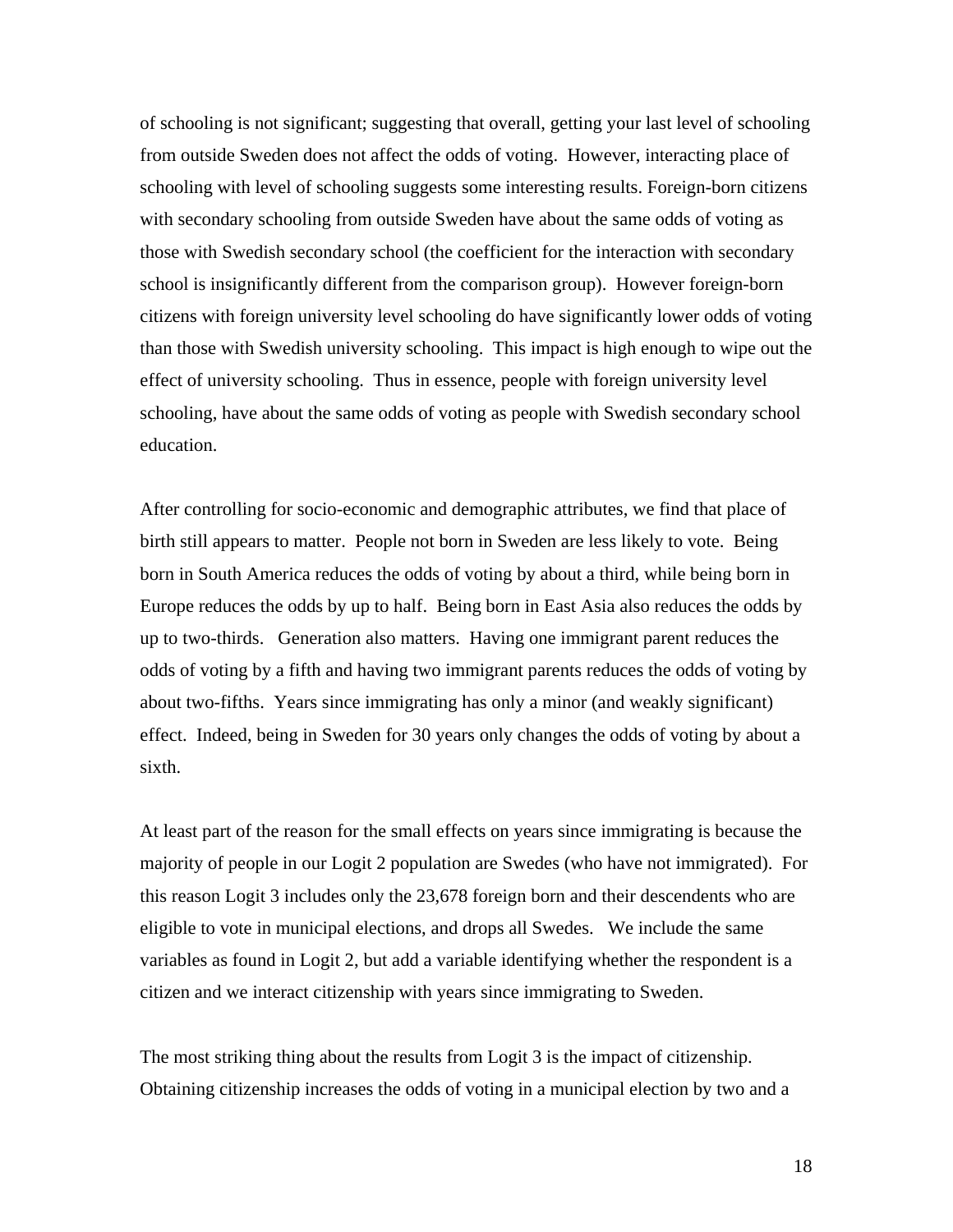half times, as compared to a foreign-born non-citizen. For citizens, every year of residence in Sweden increases the odds of voting (being a foreign-born Swedish citizen with thirty years of residence increases the odds of voting by half as compared to a newly minted Swedish born citizen). However for non-citizens, years since immigrating has no significant impact on the odds of voting. These results are reiterated in Logit 4 which includes all eligible voters.

#### **Conclusions:**

Social inclusion as a policy goal presumes that a fundamental goal of society is to enable all members to participate fully as valued, respected and contributing members. Thus, the concept describes a means by which everyone, regardless of their experiences and circumstances, may gain access to social and economic resources required to achieve their potential (see Aguilera, 2003; Levitas, 2003, 1998; Atkinson et al., 2002; Robila, 2006; Siemiatycki, 2005; Toye and Infanti, 2004; Monnickendam and Berman, 2008).

Much of the social inclusion literature concentrates on 'hard' activities. Sweden's Strategy Report For Social Protection And Social Inclusion 2006 – 2008 for example examines access to housing, segregation and work. These are useful and typical measures of inclusion, however, we would argue that voting is at least as useful a measure because there is a degree of choice. People have to work, must have housing and ideally should not have to be ethnically segregated. There is little individual level choice in these measures. As such, they may not be good measures of social inclusion. Voting is different. You don't have to vote, but voting does allow the individual to express an opinion and affect a societal outcome. Further, if inclusion is about participation then voting is an effective measure of social inclusion because it taps a purely voluntary willingness to participate (see Burchardt et al. 2002).

Given increased globalization and immigration, the integration and inclusion of minority populations is of increased importance within receiving societies. Despite this, little work has been done on electoral participation of immigrants and minorities both in

19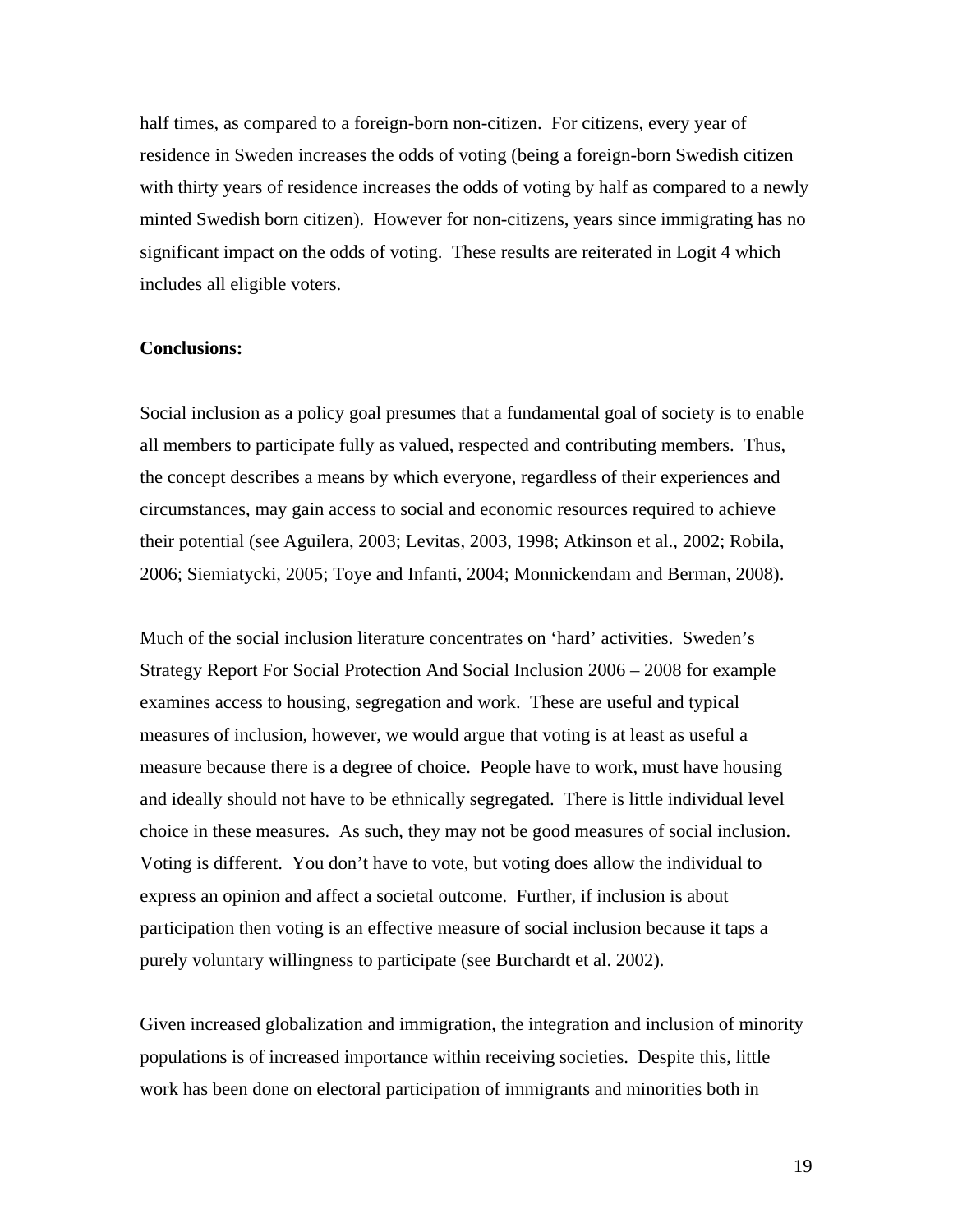Europe and North America. However, certain trends in the literature are apparent. Basically, immigrants are viewed as less likely to vote even after controlling for socioeconomic characteristics. Even less work has been done on the voter participation rates of resident non-citizens. Often, the impact of being foreign-born is not captured because of a lack of data. However, given the unique dataset we have, we are able to examine the impact of immigrant status in some detail. We find that place of birth and citizenship make a big difference in the odds of voting, but it is nuanced. Age at arrival is important in that people who arrive later in life have lower odds of voting. However, this is only true for immigrants with primary and secondary schooling. Having a university certificate appears to override the importance of age at immigration and in fact, these individuals appear to have high odds of voting.

We found that place of birth is very important. Europeans and Africans are not likely to vote. They simply do not exercise their franchise as much as people from other regions. The reasons for this are worth speculating upon. In the case of Europeans, (both EU and non-EU members), it may be that they simply do not see themselves as sufficiently tied to Sweden to take part in the process. This is despite having the right to vote even if they don't have citizenship and even if voting could have real impacts on their lives. Generation does have an impact on voter participation. People born in Sweden, but with at least one immigrant parent are less likely to vote than people with two Swedish parents. However the effects are muted. Those born in Sweden with immigrant parents are more likely to vote than immigrants. Further, having only one immigrant parent means a higher likelihood of voting than having 2 immigrant parents. Whether this represents a continuation of segregation or a step toward integration is up for debate.

We find that contextual factors are important. Living in a large city reduces people's propensity to vote. However, we find that higher immigrant populations are not correlated with lower rates of voter participation. This runs counter to Putnam (2007) who suggests that heterogeneous populations have lower levels of participation.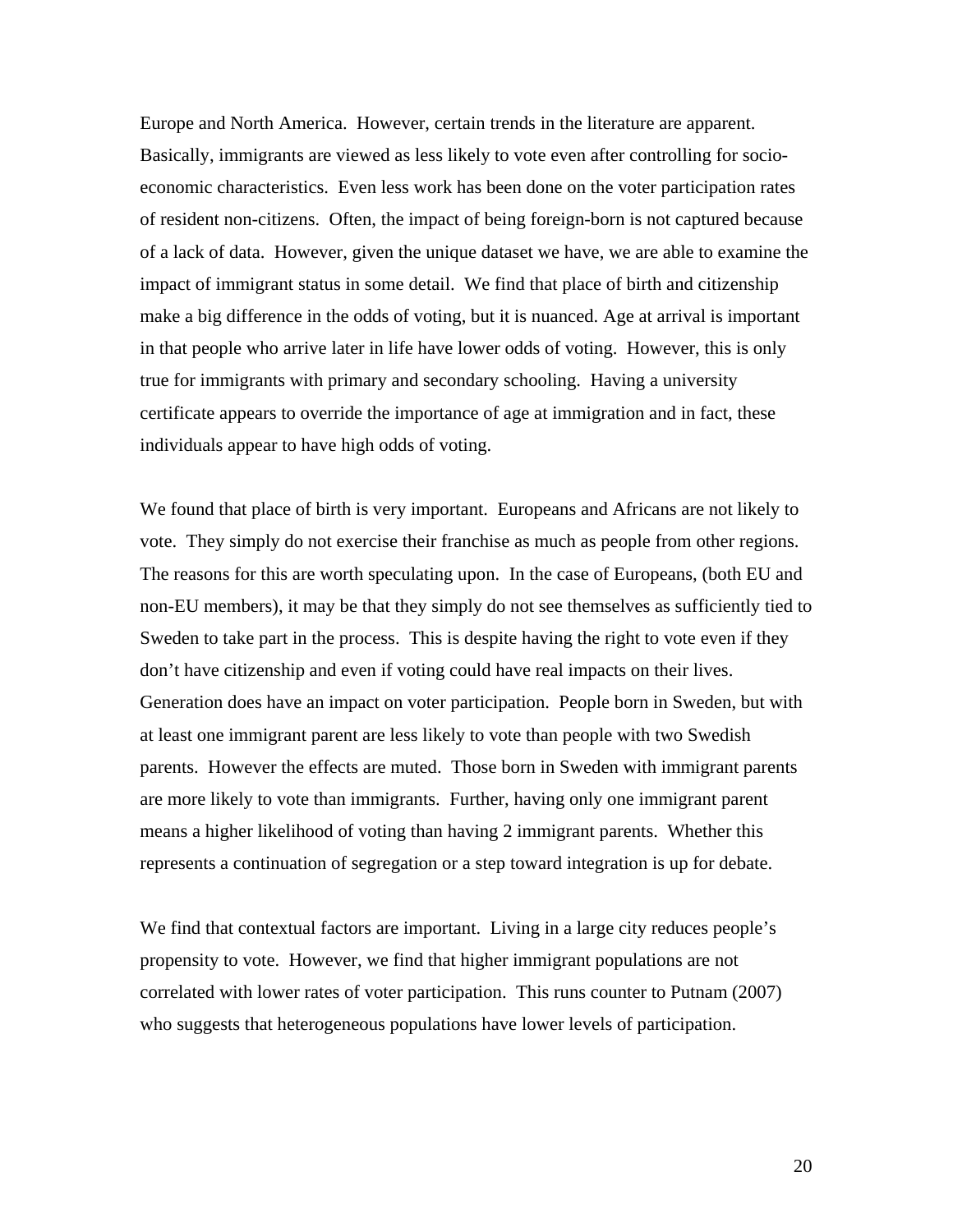On that note, it appears that granting citizenship has a huge effect on voting. Despite giving people the right to vote, that right is often not exercised if people are not citizens. While it could be that only people who wish to be more involved take up citizenship, it could also be that citizenship offers people the opportunity to see that they have a stake in what is happening politically in Sweden. Thus as a means of encouraging social inclusion, it appears that the policy of allowing citizenship acquisition has been extremely successful.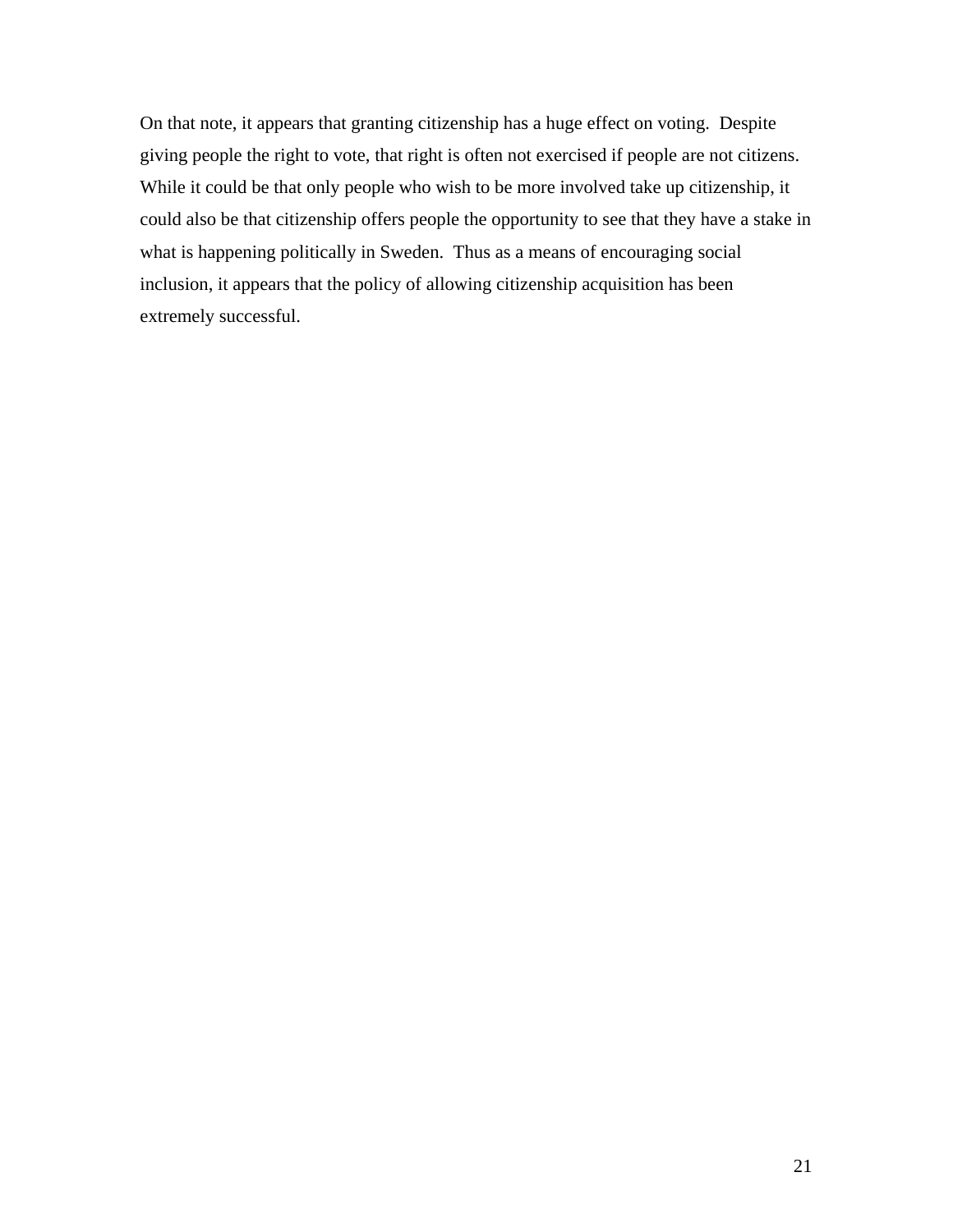#### **References**

- Adman, P. and Strömblad, P. 2000. "Resurser för politisk integration", in *Utanför Demokratin? Del 3*. Norrköping: Integrationsverkets rapportserie 200:16.
- Aguilera, Michael B. 2003. "The Impact of the Worker: How Social Capital and Human Capital Influence the Job Tenure of Formerly Undocumented Mexican Immigrants." *Sociological Inquiry* 73: 52–83.
- Atkinson, Tony and Bea Cantillon, Eric Marlier, Brian Nolan, eds. *Social Indicators: The EU and Social Inclusion*. Oxford: Oxford University Press, 2002.
- Bäck, H. and Soininen, M. 1994. "Invandrarnas valdeltagande", in Bäck, H and Håkansson, A. (editors), *Väljare i kommunvalet. Om missnöje, misstroende och politisk kultur*. Stockholm: SNS förlag.
- Bass, L. E. and Casper, L.M. 2001. "Impacting the Political Landscape: Who Registers and Votes among Naturalized Americans?", in *Political Behavior*, Vol. 23, No. 2, pp. 103-130.
- Bevelander, P. 2004. "Immigration patterns, economic integration and residential segregation; Sweden in the late 20<sup>th</sup> century", in *Current Themes in IMER Research*, No 2., Malmö University.
- Bevelander, P. 2006. "The Integration Challenges of Sweden" in Usha George (ed.), *Canadian Diversity,* Vol. 5, No.1, Association of Canadian Studies. pp. 86-91.
- Bevelander, P. and Pendakur, R. forthcoming. "Social Capital and Voting Participation of Immigrants and Minorities in Canada", *Ethnic and Racial Studies.*
- Burchardt, T. et al. 2002. "Introduction", in John Hills, Julian LeGrand and David Piachaud (eds.), *Understanding Social Exclusion*. Oxford: Oxford University Press.
- Byrne, D. 1999. *Social Exclusion.* Buckingham: Open University.
- Cushing, P. 2003. *Policy Approaches to Framing Social Inclusion and Social Exclusion: An Overview*. Toronto: Roeher Institute.
- Cho, T. 1999. "Naturalization, Socialization, Participation: Immigrants and (Non-) Voting", in *The Journal of Politics*, Vol. 61, No. 4, pp. 1140-1155.
- Chui, T., Curtis, J. and Lambert, R. 1991. "Immigrant background and political participation: examining generational patterns", *Canadian Journal of Sociology,* Vol. 16, No. 4, pp. 375-396.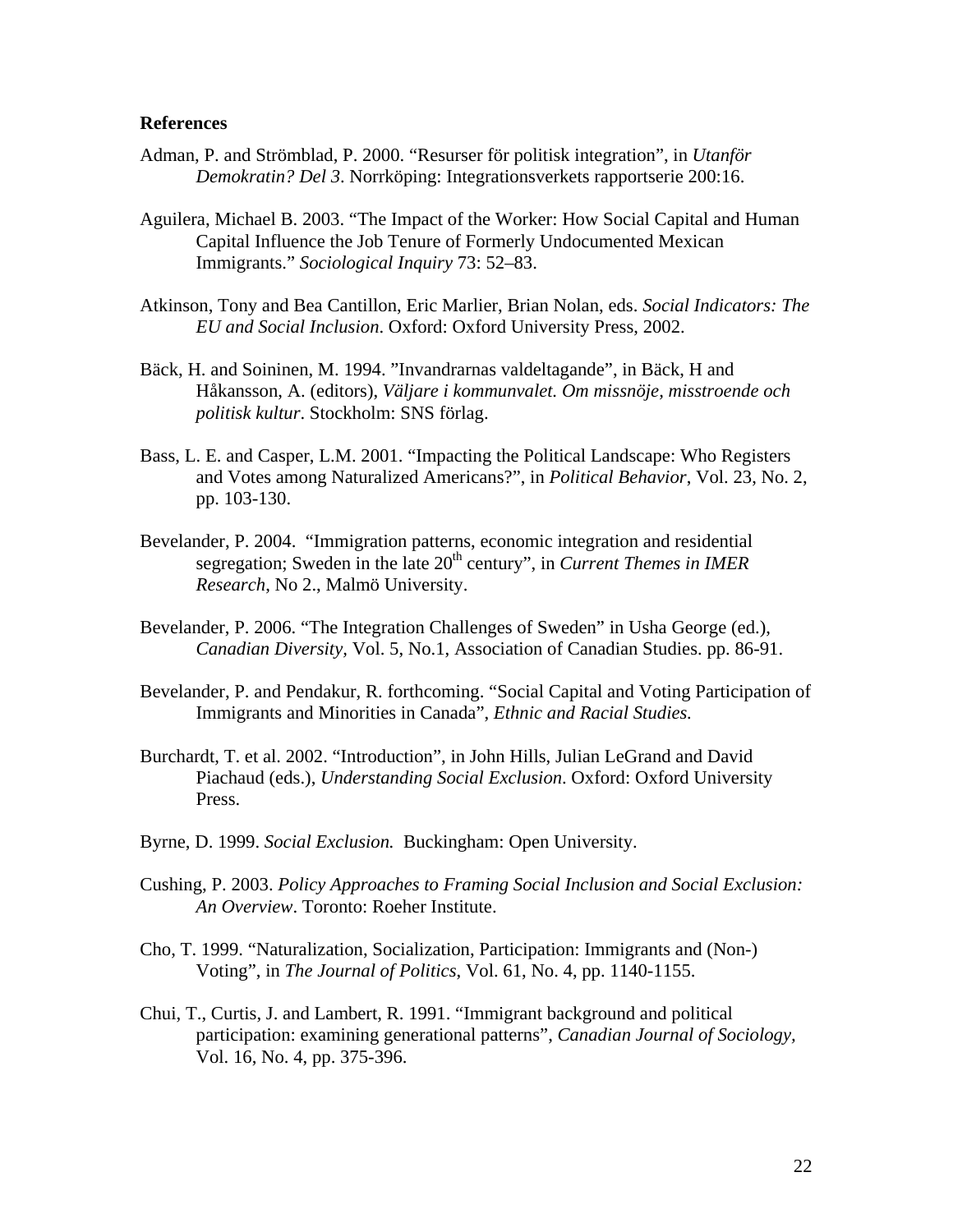- Dawson, M. and Lawrence B. 2006. "The More Things Change: Continuity and Change in American Racial Landscape", in *Du Bois Review: Social Science and Research on Race*, Vol.3, No. 2, p. 257.
- DeSipio, L. 1996. "Making citizens or good citizens? Naturalization as predictor of organizational and political behavior among Latino immigrants", in *Hispanic Journal of Behavior Sciences,* Vol. 18, pp. 195-213.
- European Commission. 2005*. Report on Social Inclusion 2005: An Analysis of the National Action Plans on Social Inclusion (2004-2006)* submitted by the 10 New Member States.
- European Union Social Protection Committee. 2001. *Report on Indicators in the field of poverty and social exclusion*.
- Gordon, D. 1970. "Immigrants and municipal voting turnout: implications for the changing ethnic impact on urban politics", in *American Sociological Review*, Vol. 35, No. 4, pp. 665-681.
- Gordon, D., Levitas, R. Pantazis, C. et al. 2000. *Poverty and Social Exclusion in Britain*. York: Joseph Rowntree Foundation.
- Hammar, T. 1979. *Det första invandrarvalet*. Stockholm: Liber förlag.
- Järnbert, M. and Öhrvall, R. 2003. "Det svenska valdeltagandet", in Vogel, J. (ed.), *Väfärd och ofärd på 90-talet*. Stockholm: Statistiska centralbyrån.
- Jedwab, J. 2006. "The 'Roots' of Immigrant and Ethnic Voter Participation in Canada", in *Electoral Insight, Electoral Participation of Ethnocultural Communities*, Vol. 8, No. 2.
- Kaufmann, K. M. 2007. "Immigration and the Future of Black Power in U.S. Cities", *Du Bois Review: Social Science and Research on Race*, Vol. 4, No.1, pp. 79-96.
- Laidlaw Foundation. 2002. *The Laidlaw Foundation's Perspective on Social Inclusion*. Toronto: The Laidlaw Foundation, 2002. http://www.laidlawfdn.org/ files/children/summaries\_dec2002.pdf.
- Levitas, Ruth. 2003. 'The Idea of Social Inclusion'. Paper prepared for the 2003 Social Inclusion Research Conference,. Available on: http://www.ccsd.ca/events/Inclusion/papers/rlevitas.htm.
- Lien, P. 2004. "Asian Americans and Voting Participation: Comparing Racial and Ethnic Differences in Recent U.S. Elections", in *International Migration Review*, Vol. 38, No. 2, pp. 493-517.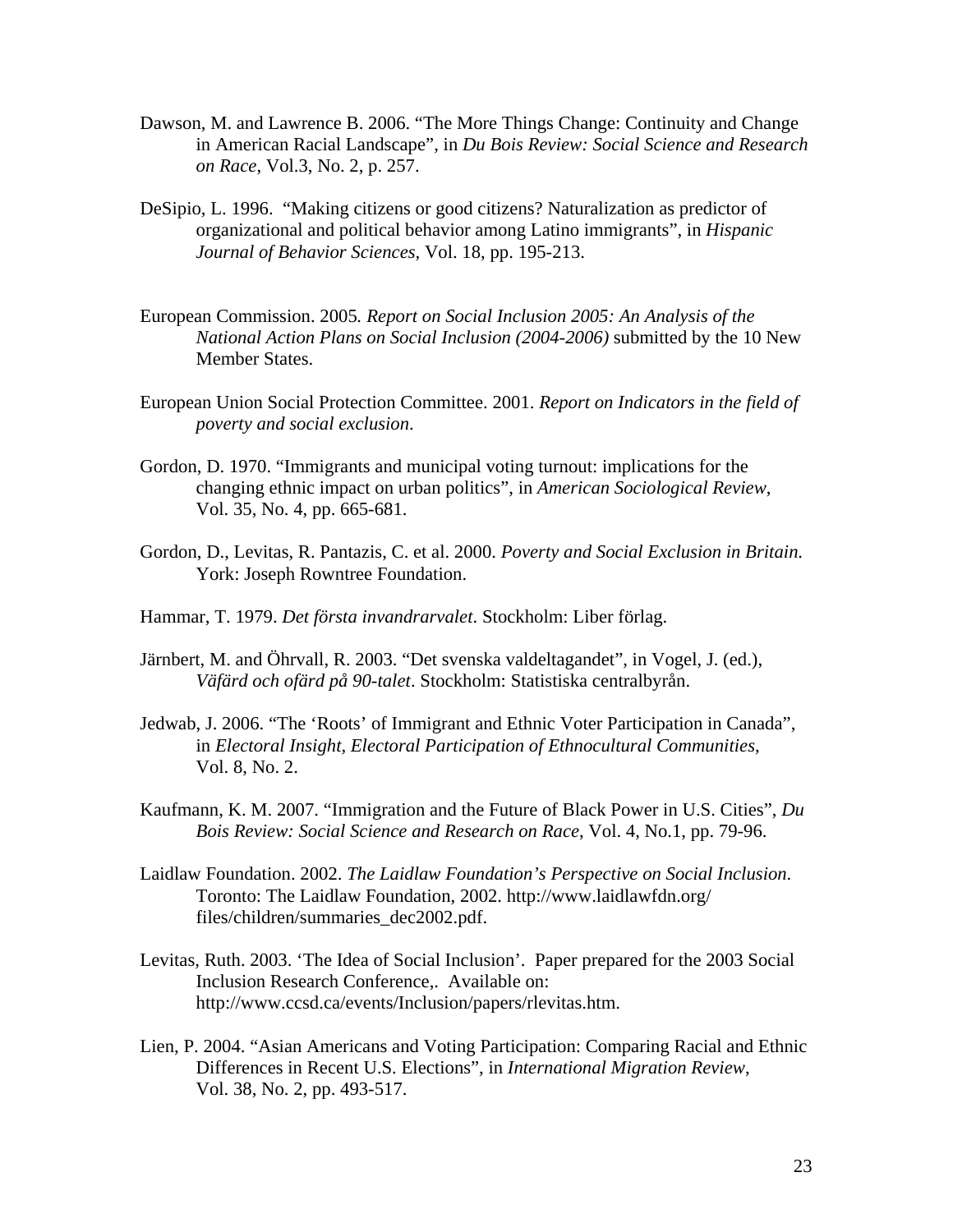- Lundh, C. and Ohlsson, R. 1999. *Från arbetskraftsimport till flyktinginvandrig*. Stockholm; SNS Förlag.
- Messina, A. M. 2006. "The Political Incorporation of Immigrants in Europe: Trends and Implications", in Messina. A. M. and Lahav, G. (eds.), *The Migration Reader, Exploring Politics and Policies*. Boulder/London: Lynne Rienner Publishers.
- Ministry of Health and Social Affairs. 2007. *Sweden's Strategy Report For Social Protection And Social Inclusion 2006 – 2008. Stockholm: Sweden.*
- Monnickendam, Menachem andYitzhak Berman. (2008). 'An Empirical Analysis of the Interrelationship between Components of the Social Quality Theoretical Construct.' *Social Indicators Research*, 86:3, 525-538.
- Öhrvall, R. 2006. "Invandrade och valdeltagande", in Bäck, H. and Gilljam, M (eds.), *Valets Mekanismer*. Malmö: Liber förlag.
- Oskarsson, S. 2003. *Vem röstar och varför? En analys av valdeltagandet i 2002 års kommunfullmäktigeval*. Stockholm: Justitiedepartementet, Ds 2003:54.
- Persson, J and R. Öhrvall 2007. Democracy Statistics Report no 7, Elected representatives in municipalities and county councils 2007: A report on the number of politicians and representativity. Stockholm: Statistics Sweden.
- Putnam, Robert D. (2007). E Pluribus Unum: Diversity and Community in the Twentyfirst Century: The 2006 Johan Skytte Prize Lecture. Scandinavian Political Studies, 30(2), 137-174.
- Ramakrishnan, S. K. and Espenshade, T. 2001. "Immigrant Incorporation and Political Participation in the United States", in *International Migration Review*, Vol. 35, No. 3, pp. 870-909.
- Robila, M. 2006. 'Economic pressure and social exclusion in Europe.' *The Social Science Journal*, 43:1, 85-97.
- Rodgers, G. 1995. "What is special about a 'social exclusion' approach?", in International Labour Organization (ILO), *Social Exclusion: Rhetoric, Reality, Responses*. Geneva: ILO (International Institute for Labour Studies).
- SCB (Statistics Sweden), *Allmänna valen 2006 Del 4*. Stockholm: Statistics Sweden.
- Siemiatycki, Myer. 2005. "From Social Exclusion to Social Inclusion: Conceptual and Policy Approaches" for Social Development Canada's Expert Roundtable on Social and Economic Inclusion, November 9-10th, Ottawa, 2005. Ottawa: SDC unpublished working paper.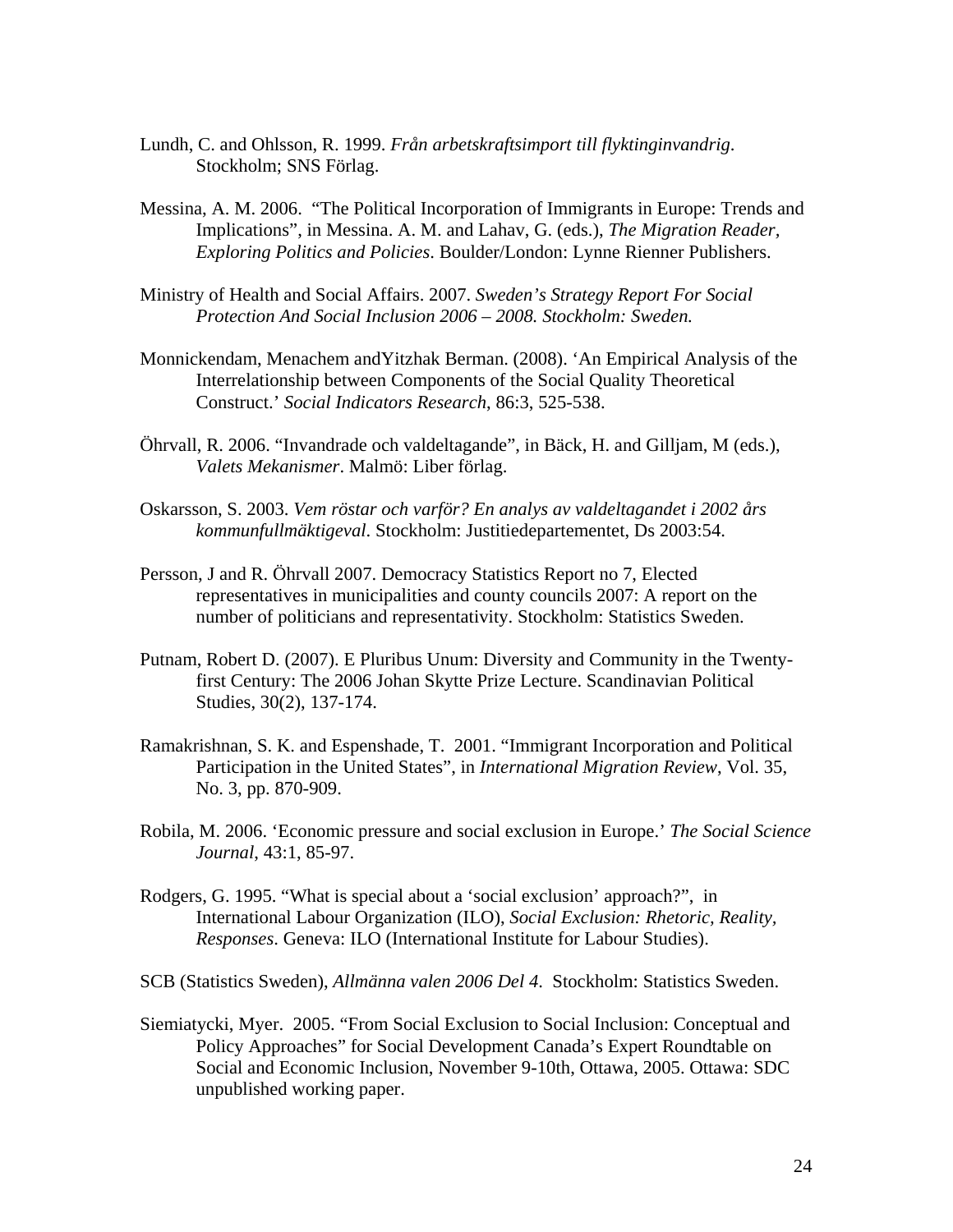Statens offentliga utredningar (SOU) 1975:15.

- Toye, M. and Infanti, J. 2004. *Social Inclusion and Community Economic Development Literature Review.* Ottawa: The Canadian CED Network.
- Tuckel, P. and Maisel, R. 1994. "Voter Turnout among Europeans Immigrants to the United States", in *Journal of Interdisciplinary History*, Vol. 24, No. 3, pp. 407- 430.
- Verba, S. Lehman-Shlozman, K. and Brady, H. 1995. *Voice and Equality. Civic Voluntarism in American Politics*. Cambridge: Harvard University Press.
- White, S. et al. 2006. "Making Up for Lost Time, Immigrant Voter Turnout in Canada", in *Electoral Insight, Electoral Participation of Ethnocultural Communities*, Vol. 8, No. 2.
- White, S. and McAllister, I. 2007. "Turnout and Representation Bias in Post-Communist Europe", in *Political Studies*, Vol. 55, No. 3, pp. 586-606.
- Winstanley, D. and Stoney, C. 2000. "Inclusion in the Workplace: The Stakeholder Debate", in Peter Askonas and Angus Stewart (eds.), *Social Inclusion: Possibilities and Tensions.* New York: St. Martin's Press.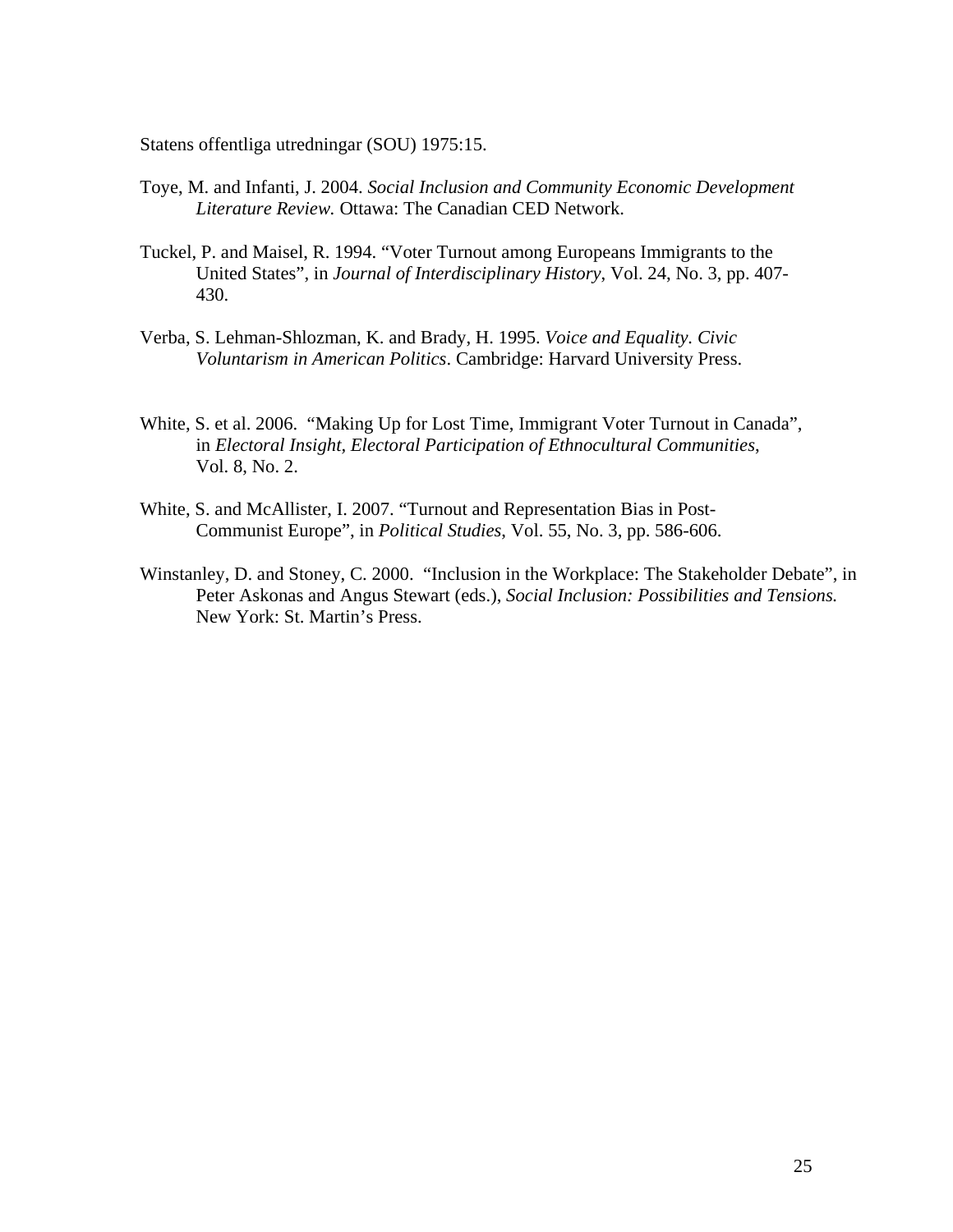|                 |           | $\frac{1}{2}$ statistics. To be group that voical sweaping 2000 |     | Municipal Municipal |
|-----------------|-----------|-----------------------------------------------------------------|-----|---------------------|
|                 |           |                                                                 |     | incl. non-          |
|                 | variable  | value                                                           |     | citizens            |
| Demographic     | sex       | female                                                          | 82% | 62%                 |
| Characteristics |           | male                                                            | 81% | 66%                 |
|                 |           | Total                                                           | 82% | 64%                 |
|                 | age in    |                                                                 | 71% | 74%                 |
|                 | groups    | < 25                                                            |     |                     |
|                 |           | 25-34                                                           | 79% | 71%                 |
|                 |           | 35-44                                                           | 83% | 62%                 |
|                 |           | 45-54                                                           | 85% | 57%                 |
|                 |           | 55-64                                                           | 88% | 57%                 |
|                 |           | $65+$                                                           | 80% | 64%                 |
|                 |           | Total                                                           | 82% | 64%                 |
|                 | Marital   |                                                                 | 71% | 68%                 |
|                 | status    | widowed                                                         |     |                     |
|                 |           | divorced                                                        | 77% | 67%                 |
|                 |           | married                                                         | 89% | 57%                 |
|                 |           | never                                                           | 76% | 73%                 |
|                 |           | married                                                         |     |                     |
|                 |           | Total                                                           | 82% | 64%                 |
|                 | group     | Total                                                           | 82% | 64%                 |
|                 |           | Swedish                                                         | 84% | 47%                 |
|                 |           | Nordic not                                                      | 72% | 55%                 |
|                 |           | Swedish                                                         |     |                     |
|                 |           | <b>EU not Nordic</b>                                            | 70% | 62%                 |
|                 |           | Oth. Europe                                                     | 59% | 62%                 |
|                 |           | African                                                         | 58% | 71%                 |
|                 |           | N. Amer. &                                                      | 81% | 67%                 |
|                 |           | Oceania                                                         |     |                     |
|                 |           | S. Amer.                                                        | 72% | 62%                 |
|                 |           | Asia.                                                           | 63% | 58%                 |
|                 |           | 2 immig.                                                        | 73% | 69%                 |
|                 |           | Parents                                                         |     |                     |
|                 |           | 1 immig.                                                        | 80% | 64%                 |
|                 |           | Parent                                                          |     |                     |
|                 | city type | Suburbs                                                         | 84% | 67%                 |
|                 |           | Countryside                                                     | 79% | 61%                 |
|                 |           | Cities $\langle$                                                | 80% | 64%                 |
|                 |           | 12,500                                                          |     |                     |

## **Table 1**

**Descriptive statistics: % of group that voted, Sweden, 2006**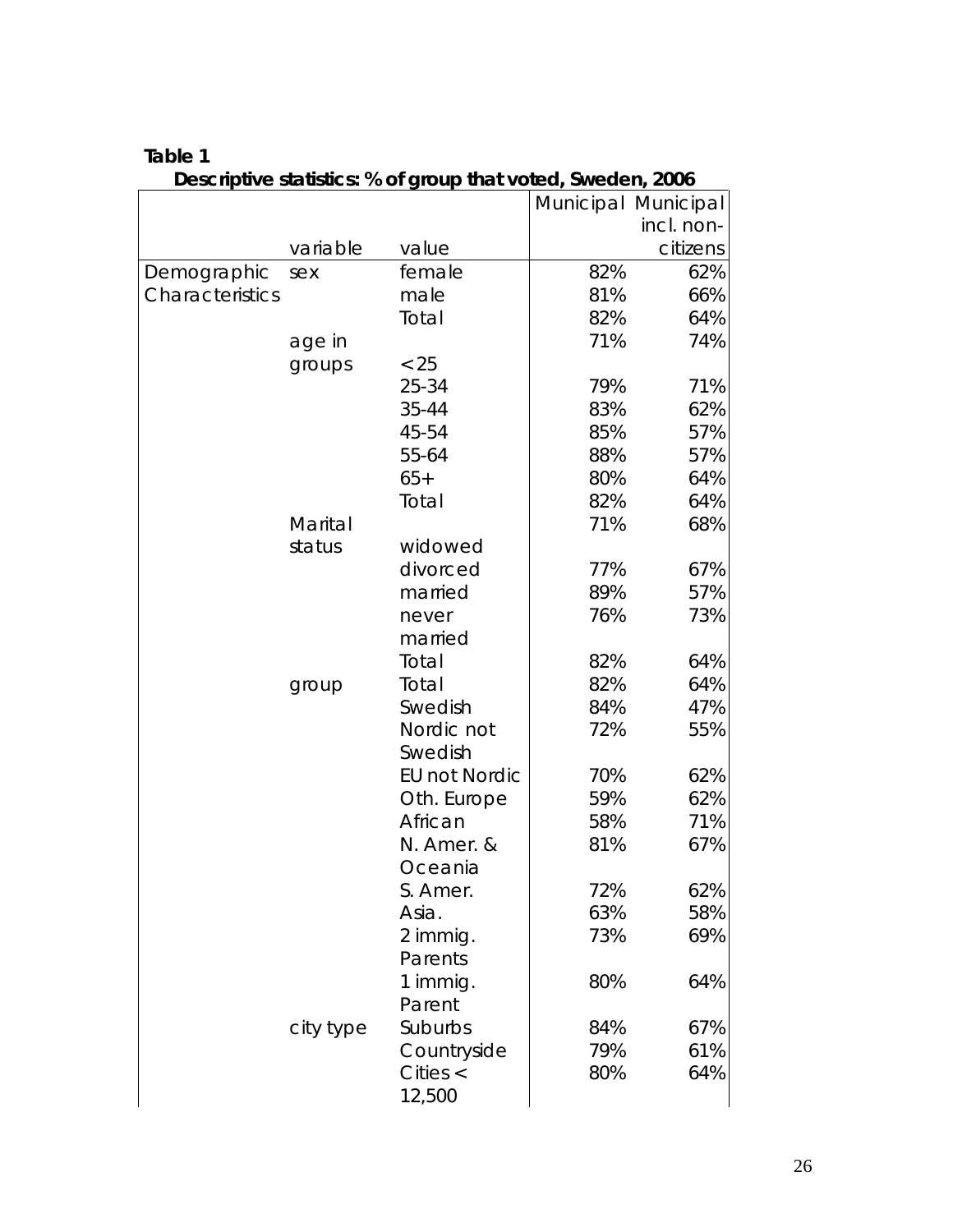|            |            | <b>Cities 12.5 -</b><br>25K | 81% | 64% |
|------------|------------|-----------------------------|-----|-----|
|            |            | Cities 25,000+              | 81% | 60% |
|            |            | <b>Big cities</b>           | 82% | 64% |
|            |            | Commuter                    | 81% | 66% |
|            |            | towns                       |     |     |
|            |            | Larger cities               | 82% | 68% |
|            |            | Industry                    | 81% | 65% |
|            |            | towns                       |     |     |
|            |            | Total                       | 82% | 64% |
| Socio-     | income     |                             | 63% | 78% |
| economic   | quintile   | no income                   |     |     |
|            |            | first                       | 71% | 64% |
|            |            | second                      | 78% | 61% |
|            |            | third                       | 84% | 59% |
|            |            | fourth                      | 87% | 50% |
|            |            | fifth                       | 92% | 43% |
|            |            | Total                       | 82% | 64% |
| Schooling/ | primary    | native-born                 | 79% | 71% |
| Immigrant  |            | immigrated                  | 59% | 76% |
| status     |            | age $0-9$                   |     |     |
|            |            | immigrated                  | 63% | 75% |
|            |            | age 10-19                   |     |     |
|            |            | immigrated                  | 64% | 73% |
|            |            | age 20-24                   |     |     |
|            |            | immigrated                  | 60% | 67% |
|            |            | age 25+                     |     |     |
|            | secondary  | native-born                 | 87% | 44% |
|            |            | immigrated                  | 76% | 56% |
|            |            | age 0-9                     |     |     |
|            |            | immigrated                  | 69% | 68% |
|            |            | age 10-19                   |     |     |
|            |            | immigrated                  | 75% | 57% |
|            |            | age 20-24                   |     |     |
|            |            | immigrated                  | 77% | 53% |
|            |            | age $25+$                   |     |     |
|            | university | native-born                 | 92% | 27% |
|            |            | immigrated                  | 77% | 75% |
|            |            | age $0-9$                   |     |     |
|            |            | immigrated                  | 79% | 78% |
|            |            | age 10-19                   |     |     |
|            |            | immigrated                  | 66% | 70% |
|            |            | age 20-24                   |     |     |
|            |            | immigrated                  | 70% | 58% |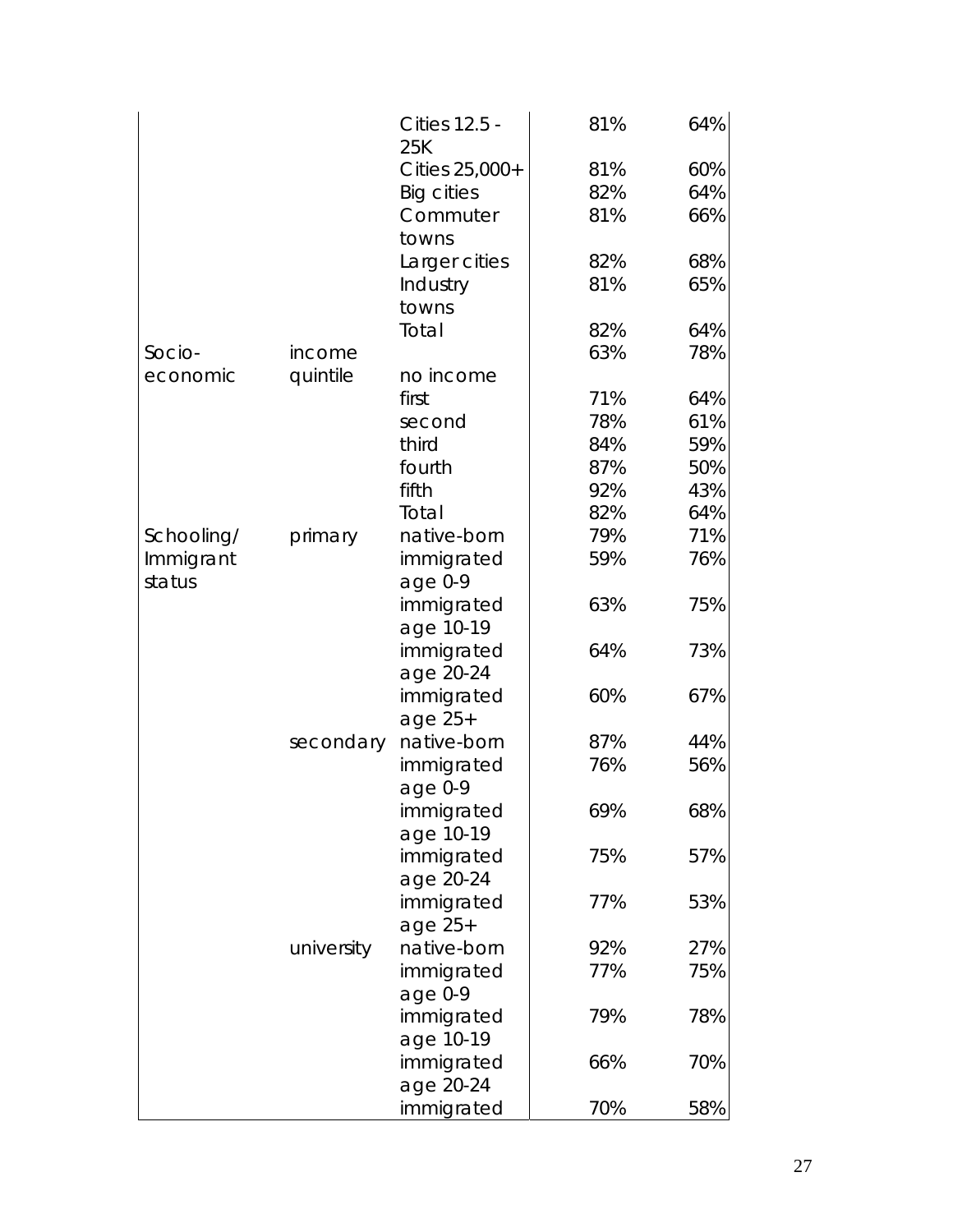| age $25+$ |  |
|-----------|--|
|           |  |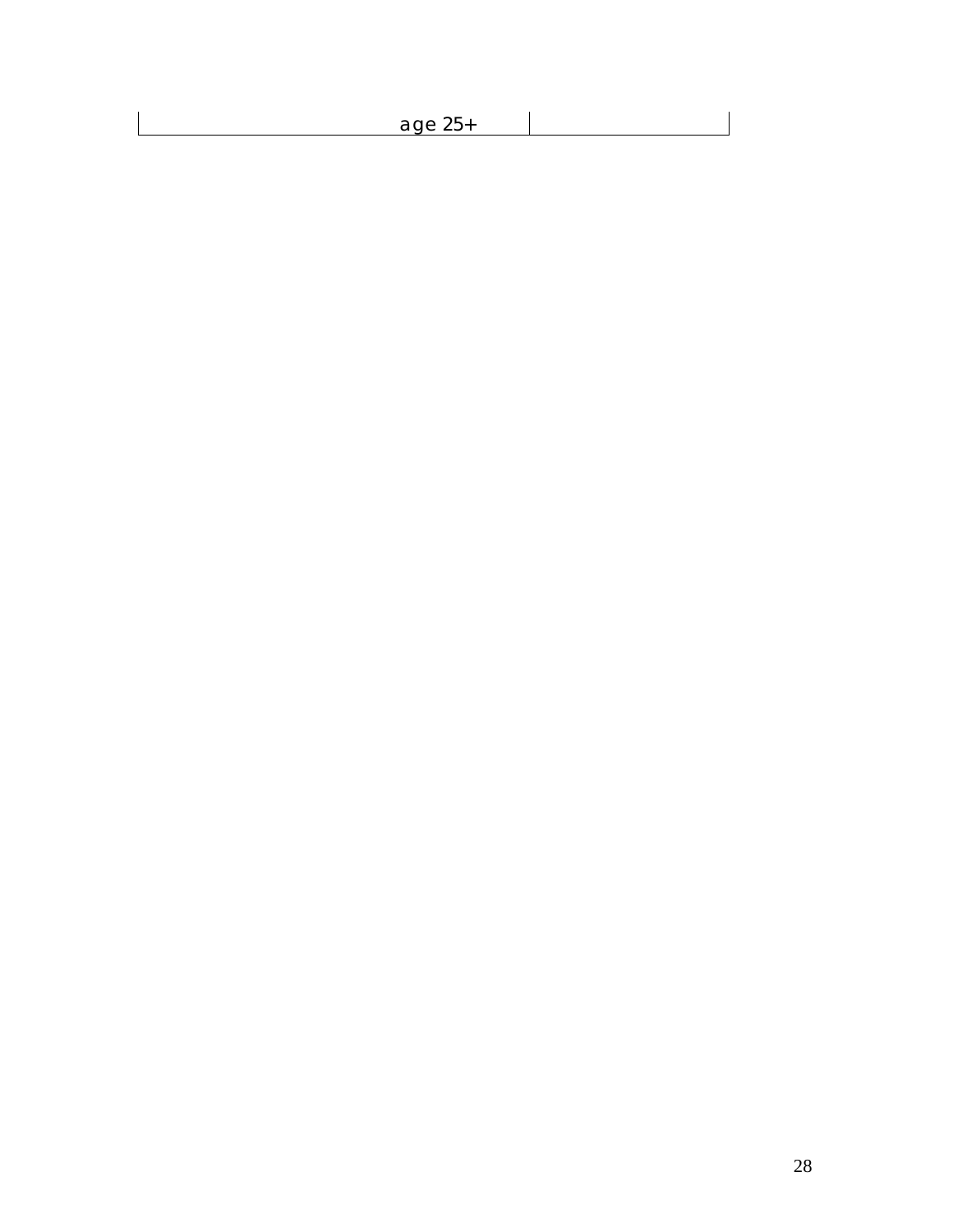Table 2 Results from logistic regressions estimating the odds of voting, Sweden, 2006

| Variable                          | comparison<br>group | value                                               | Logit 1   |              |       |       | Logit 2      |                  |                   |       |
|-----------------------------------|---------------------|-----------------------------------------------------|-----------|--------------|-------|-------|--------------|------------------|-------------------|-------|
|                                   |                     |                                                     | Swedes    |              |       |       | Citizens     |                  |                   |       |
|                                   |                     |                                                     | Coef      | S.E.         | sig   | Odds  | Coef         | S.E.             | sig               | Odds  |
|                                   |                     |                                                     |           |              |       | Ratio |              |                  |                   | Ratio |
|                                   |                     | Observations                                        | 47.193    |              |       |       | 58,152       |                  |                   |       |
|                                   |                     | Population                                          | 4,888,263 |              |       |       | 5,988,058    |                  |                   |       |
|                                   |                     | Prob > 0                                            | 0         |              |       |       | 0            |                  |                   |       |
| Contextual variables              |                     | Log of city population                              | $-0.17$   | 0.06         |       | 0.85  | $-0.15$      | 0.06             | $***$             | 0.86  |
|                                   |                     | Log of immigrant population                         | 0.23      | 0.06         | $***$ | 1.26  | 0.20         | 0.05             | $***$             | 1.22  |
|                                   |                     | % minorities on council                             | 0.00      | 0.01         |       | 1.00  | 0.00         | 0.00             |                   | 1.00  |
|                                   |                     | City employment rate                                | 1.31      | 0.46         | $***$ | 3.71  |              | 0.87 0.38        | $***$             | 2.39  |
| Sex                               | Female              | Male                                                | $-0.31$   | 0.03         | $***$ | 0.74  | $-0.30$      | 0.03             | $***$             | 0.74  |
| Age                               | 18-25               | Age 25-34                                           | $-0.44$   | 0.05         | $***$ | 0.64  | $-0.45$      | 0.05             | $***$             | 0.64  |
|                                   |                     | Age 35-44                                           | $-0.40$   | 0.06         | $***$ | 0.67  | $-0.39$      | 0.05             | $***$             | 0.68  |
|                                   |                     | Age 45-54                                           | $-0.18$   | 0.06         | $***$ | 0.84  | $-0.12$ 0.05 |                  | $***$             | 0.89  |
|                                   |                     | Age 55-64                                           | 0.19      | 0.07         | $***$ | 1.21  | 0.17         | 0.06             | $***$             | 1.19  |
|                                   |                     | Age 65+                                             | 0.51      | 0.10         | $***$ | 1.67  | 0.49         | 0.08             | $***$             | 1.63  |
| <b>Marital Status</b>             | Single              | Married                                             | 0.11      | 0.09         |       | 1.12  | 0.06         | 0.06             |                   | 1.06  |
|                                   |                     | Separated/divorced                                  | $-0.11$   | 0.06         | $* *$ | 0.89  | -0.09        | 0.05             | $**$              | 0.91  |
|                                   |                     | Widowed                                             | 0.12      | 0.14         |       | 1.13  | 0.04         | 0.12             |                   | 1.04  |
| Origin of<br>spouse               | Not Swedish         | Partner is Swedish                                  | 0.68      | 0.09         | $***$ | 1.97  | 0.72         | 0.06             | $***$             | 2.06  |
| Kids in house<br>Income           | No kids             | With kids                                           | 0.24      | 0.04         | $***$ | 1.27  | 0.23         | 0.03             | $***$             | 1.26  |
| Quintile                          | No income           | Income quintile 1                                   | 0.07      | 0.06         |       | 1.08  | 0.12         | 0.05             | $***$             | 1.13  |
|                                   |                     | Income quintile 2                                   | 0.31      | 0.07         | $***$ | 1.36  | 0.33         | 0.06             | $***$             | 1.39  |
|                                   |                     | Income quintile 3                                   | 0.62      | 0.07         | $***$ | 1.86  | 0.62         | 0.06             | $\star\star\star$ | 1.86  |
|                                   |                     | Income quintile 4                                   | 0.85      | 0.07         | $***$ | 2.33  | 0.87         | 0.06             | $***$             | 2.38  |
|                                   |                     | Income quintile 5                                   | 1.07      | 0.08         | $***$ | 2.90  | 1.08         | 0.06             | $***$             | 2.94  |
| Tenure                            | Own house           | Own appartment                                      | $-0.33$   | 0.05         | $***$ | 0.72  | $-0.28$      | 0.04             | $***$             | 0.75  |
|                                   |                     | Rent dwelling                                       |           | $-0.50$ 0.04 | $***$ | 0.61  | $-0.43$ 0.03 |                  | $***$             | 0.65  |
| Schooling                         | Primary             | Lower 2ndary                                        |           | 0.33 0.04    |       | 1.39  |              | 0.33 0.04        | ***               | 1.39  |
|                                   |                     | Upper 2ndary                                        | 0.51      | 0.04         |       | 1.66  |              | 0.48 0.04        | $***$             | 1.62  |
|                                   |                     | Lower university                                    |           | 1.18 0.06    | $***$ | 3.25  |              | 1.13 0.05        | $***$             | 3.10  |
| Place of                          | outside             | Upper university<br>Last level of schooling outside |           | 1.48 0.07    | $***$ | 4.40  |              | 1.48 0.06        | $***$             | 4.40  |
| schooling<br>Schooling * Place of | Sweden              | Sweden                                              |           |              |       |       |              | $0.08$ 0.09      |                   | 1.08  |
| schooling                         |                     | Lower 2ndary * outside Sweden                       |           |              |       |       | $-0.17$ 0.12 |                  |                   | 0.85  |
|                                   |                     | Upper 2ndary * outside Sweden                       |           |              |       |       | $-0.16$ 0.12 |                  |                   | 0.85  |
|                                   |                     | Lower university * outside Sweden                   |           |              |       |       |              | $-0.60$ $0.15$   | $***$             | 0.55  |
|                                   |                     | Upper university * outside Sweden                   |           |              |       |       |              | $-0.78$ 0.14 *** |                   | 0.46  |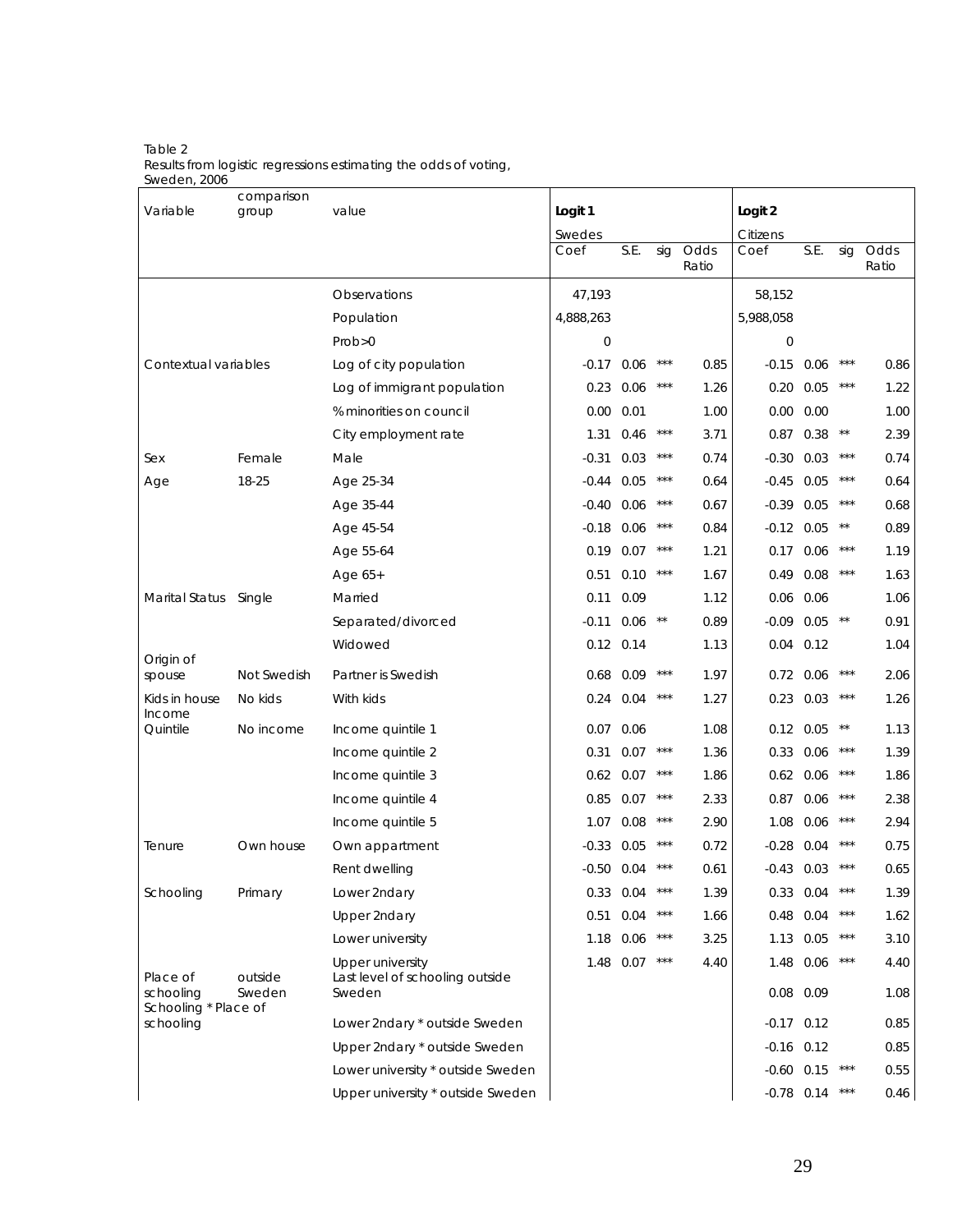| Place of birth Sweden |          | Born in Sweden w 1 imm. Parent    | $-0.22$ 0.05     |                   | ***   | 0.80 |
|-----------------------|----------|-----------------------------------|------------------|-------------------|-------|------|
|                       |          |                                   |                  |                   |       |      |
|                       |          | Born in Sweden w 2 imm. parents   | $-0.53$ 0.07     |                   | $***$ | 0.59 |
|                       |          | Nordic                            | $-0.81$ $0.13$   |                   | $***$ | 0.44 |
|                       |          | EU no nordic                      | $-1.12$ 0.13     |                   | $***$ | 0.33 |
|                       |          | Rest of Europe                    | $-1.12$ 0.09     |                   | $***$ | 0.33 |
|                       |          | Africa                            | $-0.92$ 0.14     |                   | $***$ | 0.40 |
|                       |          | N. America                        | $-0.45$ 0.24 $*$ |                   |       | 0.64 |
|                       |          | S. America                        | $-0.40$ 0.15     |                   | $***$ | 0.67 |
|                       |          | Middle East                       | $-0.69$ 0.09     |                   | $***$ | 0.50 |
|                       |          | E. Asia                           | $-1.16$ 0.14     |                   | $***$ | 0.31 |
|                       |          | Rest of Asia                      | $-0.61$ 0.17     |                   | $***$ | 0.54 |
| Time in Sweden        | (Not a   | Years since immigrating           |                  | $0.00$ $0.00$ $*$ |       | 1.00 |
| Citizenship           | citizen) | Citizen                           |                  |                   |       |      |
|                       |          | Citizen * Years since immigrating |                  |                   |       |      |

Significance:  $* = 0.1$ ,  $** = 0.05$ ,  $*** = 0.01$ 

#### Table 2 (continued)

Results from logistic regressions estimating the odds of voting,

|                       | comparison  |                             |                         |              |       |               |                  |             |         |               |
|-----------------------|-------------|-----------------------------|-------------------------|--------------|-------|---------------|------------------|-------------|---------|---------------|
| Variable              | group       | value                       | Logit 3                 |              |       |               | Logit 4<br>Total |             |         |               |
|                       |             |                             | Minorities (non-Swedes) |              |       |               | population       |             |         |               |
|                       |             |                             | Coef                    | S.E.         | sig   | Odds<br>Ratio | Coef             | S.E.        | sig     | Odds<br>Ratio |
|                       |             | Observations                | 23,678                  |              |       |               | 70,932           |             |         |               |
|                       |             | Population                  | 1,354,719               |              |       |               | 6,244,501        |             |         |               |
|                       |             | Prob>0                      | 0                       |              |       |               | $\Omega$         |             |         |               |
| Contextual variables  |             | Log of city population      | 0.04                    | 0.09         |       | 1.04          | $-0.13$          | 0.05        | $* *$   | 0.88          |
|                       |             | Log of immigrant population | $-0.02$                 | 0.09         |       | 0.98          | 0.18             | 0.05        | $***$   | 1.20          |
|                       |             | % minorities on council     | 0.01                    | 0.01         |       | 1.01          | 0.00             | 0.00        |         | 1.00          |
|                       |             | City employment rate        |                         | $-0.26$ 0.53 |       | 0.77          |                  | 0.90 0.35   | $**$    | 2.46          |
| Sex                   | Female      | Male                        | $-0.27$                 | 0.04         | $***$ | 0.77          | $-0.29$          | 0.03        | $***$   | 0.75          |
| Age                   | 18-25       | Age 25-34                   | $-0.42$                 | 0.08         | $***$ | 0.66          | $-0.43$          | 0.04        | $***$   | 0.65          |
|                       |             | Age 35-44                   | $-0.30$                 | 0.08         | $***$ | 0.74          | $-0.36$          | 0.05        | $***$   | 0.70          |
|                       |             | Age 45-54                   |                         | $0.04$ 0.09  |       | 1.04          | $-0.09$          | 0.05        | $\star$ | 0.91          |
|                       |             | Age 55-64                   | 0.10                    | 0.11         |       | 1.11          | 0.19             | 0.06        | $***$   | 1.21          |
|                       |             | Age $65+$                   | 0.42                    | 0.15         | $***$ | 1.53          | 0.52             | 0.08        | $***$   | 1.68          |
| <b>Marital Status</b> | Single      | Married                     |                         | $-0.02$ 0.06 |       | 0.98          |                  | $0.03$ 0.05 |         | 1.03          |
|                       |             | Separated/divorced          | $-0.09$                 | 0.07         |       | 0.91          | $-0.09$          | 0.04        | $**$    | 0.91          |
| Origin of             |             | Widowed                     | $-0.25$                 | 0.18         |       | 0.78          | 0.04             | 0.11        |         | 1.05          |
| spouse                | Not Swedish | Partner is Swedish          | 0.75                    | 0.07         | $***$ | 2.12          |                  | $0.75$ 0.05 | $***$   | 2.12          |
| Kids in house         | No kids     | With kids                   |                         | $0.23$ 0.05  |       | 1.26          |                  | $0.24$ 0.03 | $***$   | 1.27          |